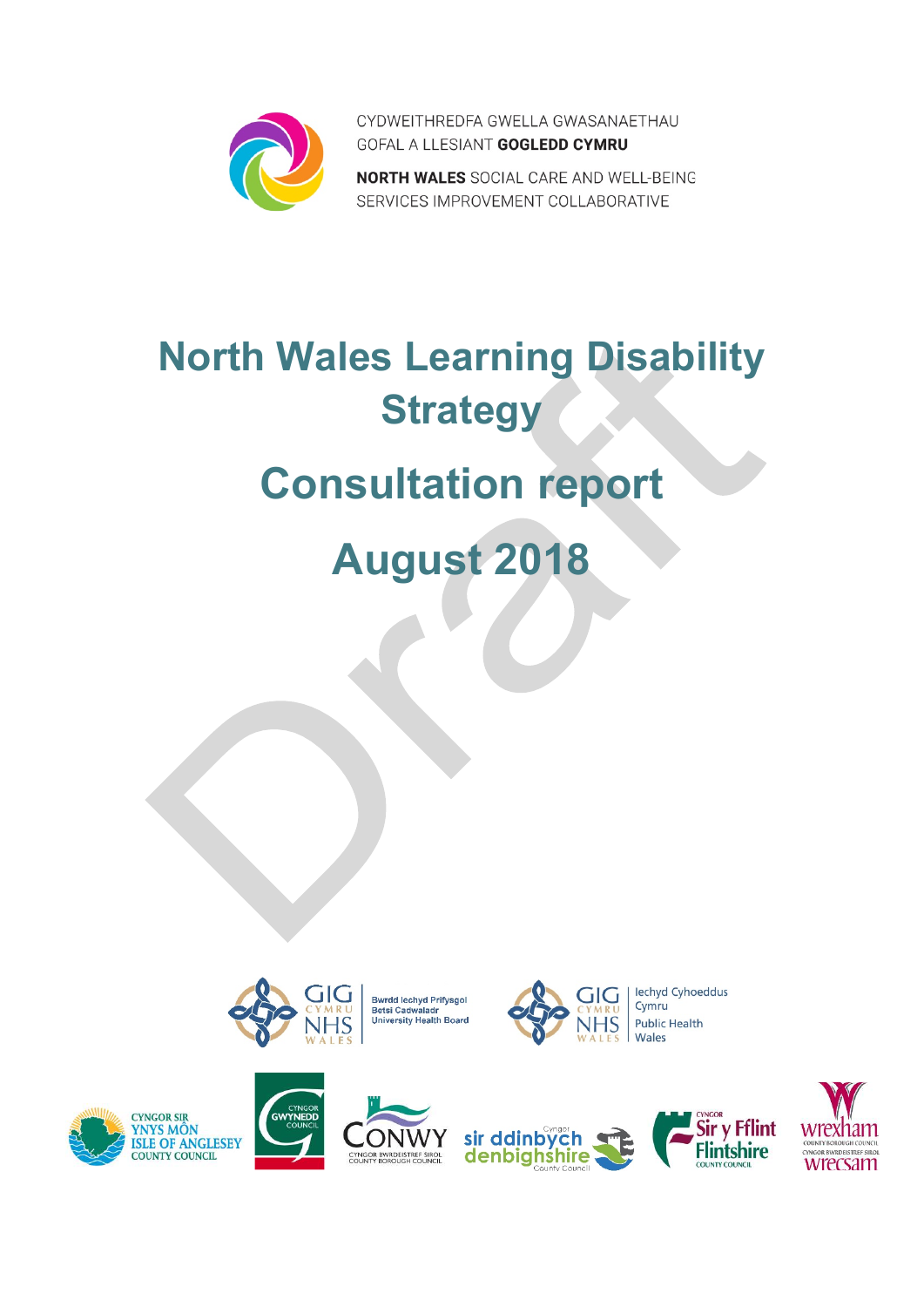### **Contact us**

North Wales Social Care and Well-being Improvement Collaborative

County Hall, Wynnstay Road, Ruthin, LL15 1YN

Email: [sarah.bartlett@denbighshire.gov.uk](mailto:sarah.bartlett@denbighshire.gov.uk)

Phone: 01824 712432

[www.northwalescollaborative.wales](http://www.northwalescollaborative.wales/)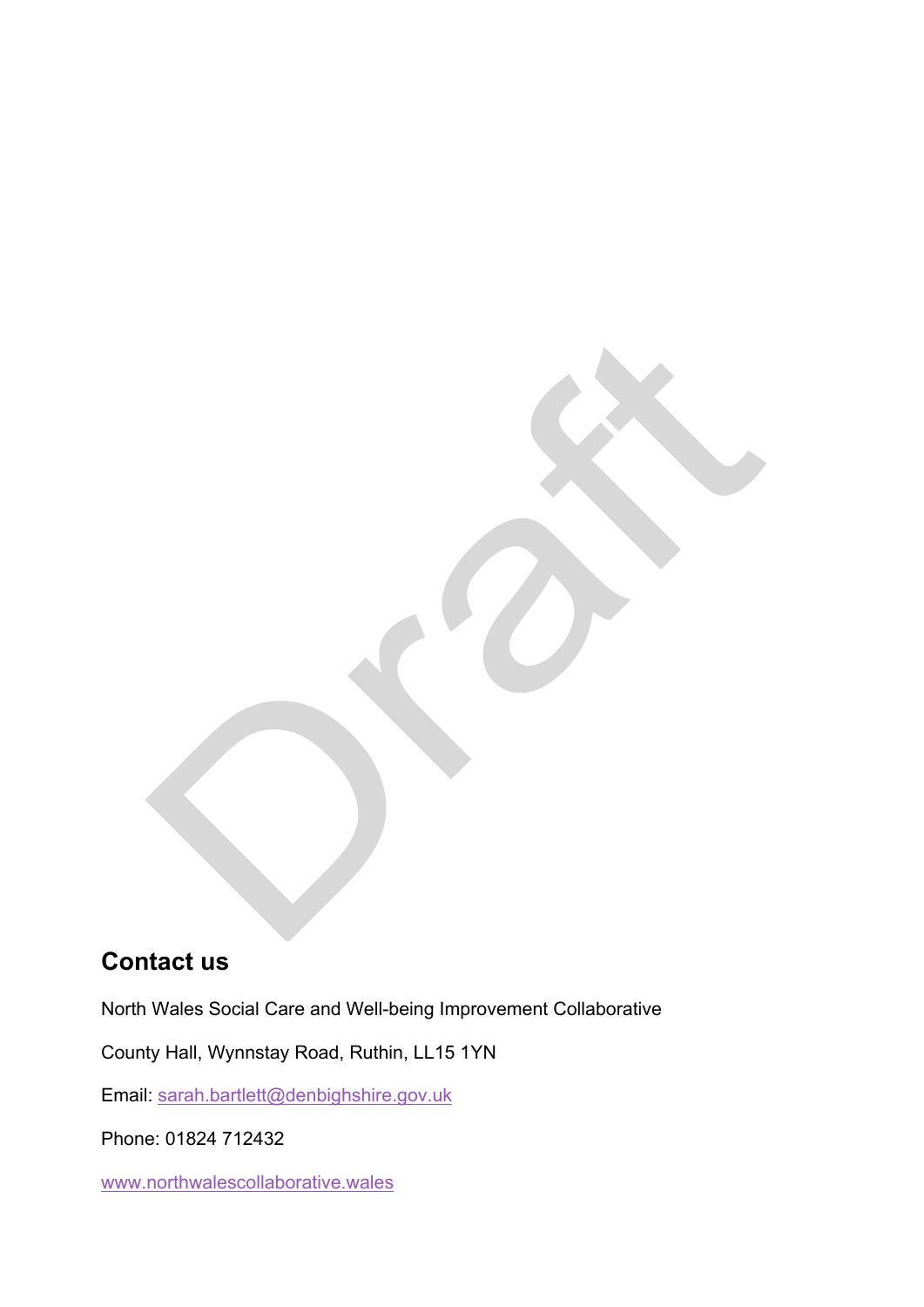## **Contents**

| Being safe. | 23 |
|-------------|----|
|             |    |
|             |    |
|             |    |
|             |    |
|             |    |
|             |    |
|             |    |
|             |    |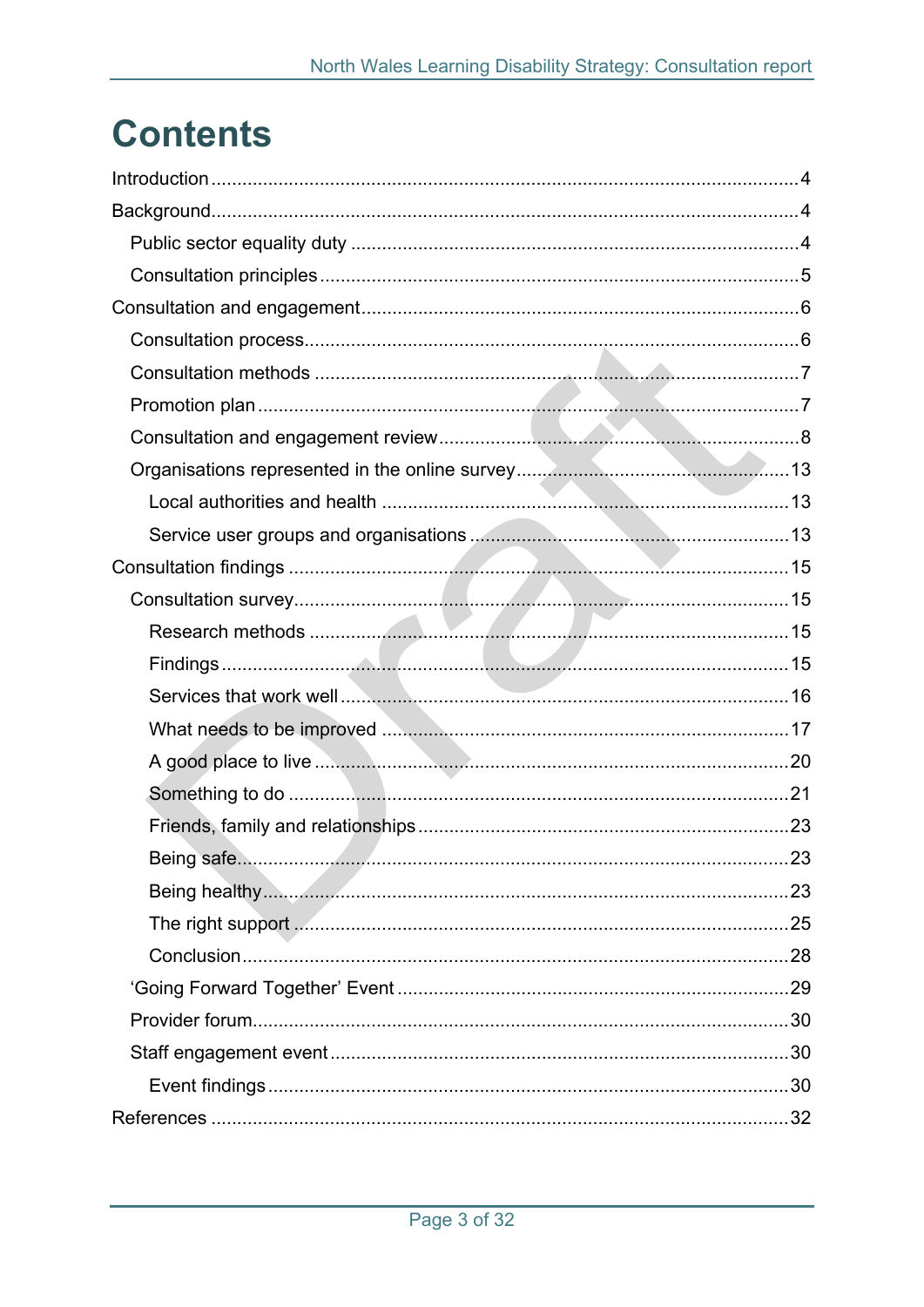## <span id="page-3-0"></span>**Introduction**

An Equality Impact Assessment was undertaken to identify potential inequalities arising from the development and delivery of the North Wales Learning Disability Strategy. The information gained through this process has been used to develop the North Wales Learning Disability Strategy.

This report provides details of the consultation undertaken as part of the Equality Impact Assessment and provides evidence of how we are meeting the requirements of the public sector equality duty.

## <span id="page-3-1"></span>**Background**

Support for people with learning disabilities is a priority in the North Wales [Regional](http://www.northwalescollaborative.wales/north-wales-population-assessment/regional-plan) Plan [\(Area](http://www.northwalescollaborative.wales/north-wales-population-assessment/regional-plan) Plan) based on what people told us was important to them as part of the population [assessment](https://www.northwalescollaborative.wales/north-wales-population-assessment/) produced by the Regional Partnership Board.

The Social Services and Well-being (Wales) Act 2014 includes a statutory duty for Regional Partnership Boards to prioritise the integration of services in relation to people with learning disabilities (Welsh Government, 2015).

The Learning Disability Strategy sets out how we will work towards integrated learning disability services in North Wales. It has been developed jointly by the six North Wales councils and Betsi Cadwaladr University Health Board (BCUHB) supported by Public Health Wales.

Actions and plans developed to implement the strategy will need an Equality Impact Assessment to assess their potential impact.

### <span id="page-3-2"></span>Public sector equality duty

The Equality Act 2010 introduced a new public sector duty which requires all pubic bodies to tackle discrimination, advance equality of opportunity and promote good relations. The table below outlines the duties of public bodies.

| Public bodies must have due regard to the   | Having due regard for advancing equality        |
|---------------------------------------------|-------------------------------------------------|
| need to:                                    | means:                                          |
| Eliminate discrimination, harassment,       | Removing or minimising discrimination,          |
| victimisation and any other conduct that is | harassment or victimisation suffered by people  |
| prohibited under the Act.                   | due to their protected characteristic.          |
| Advance equality of opportunity between     | Taking steps to meet the needs of people from   |
| people who share a protected characteristic | protected groups where these are different from |
| and those who do not.                       | the needs of other people.                      |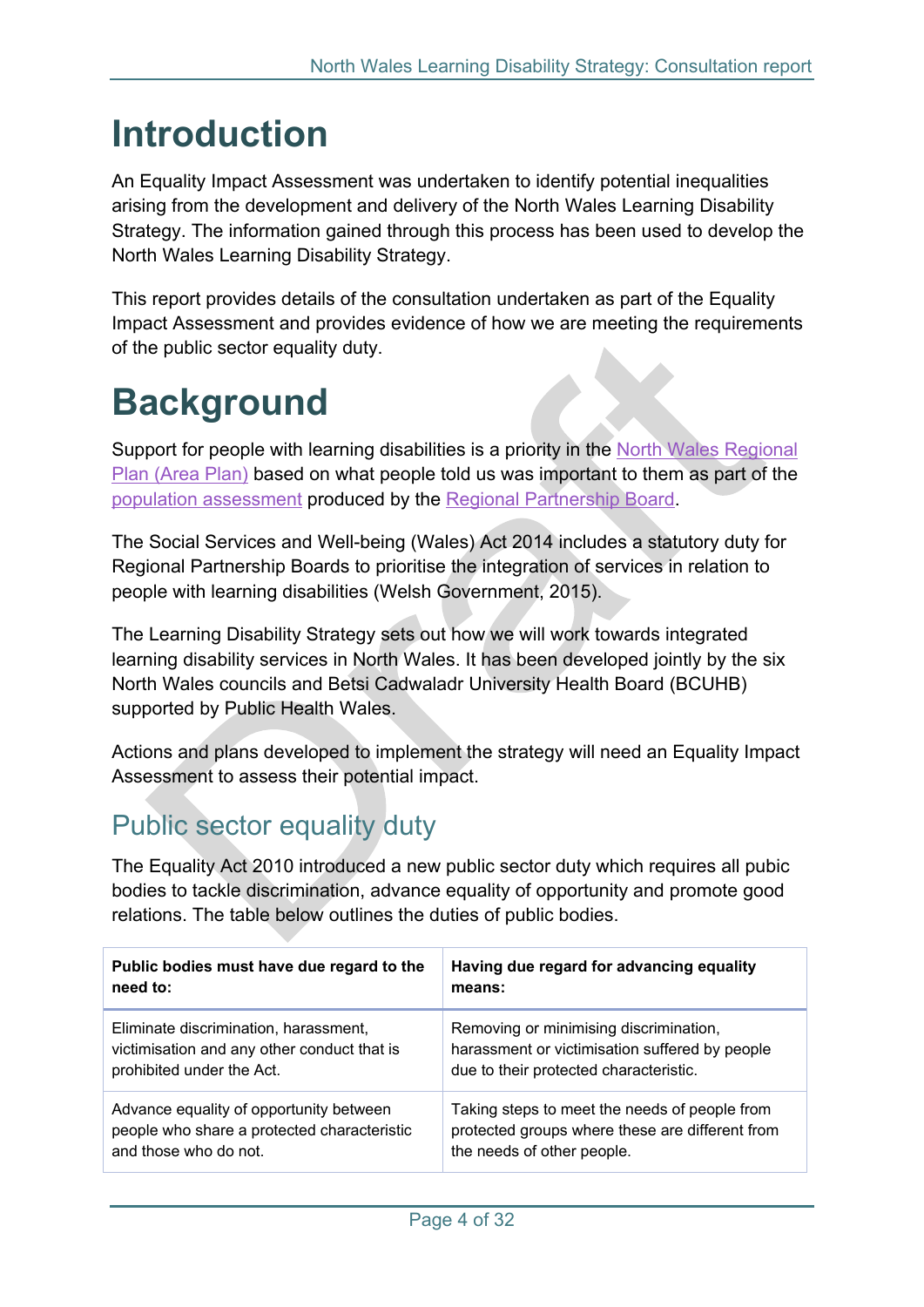Foster good relations between people who share a protected characteristic and those who do not.

Taking steps to build communities where people feel confident that they belong and are comfortable mixing and interacting with others.

Councils in Wales also have specific legal duties set out in the Equality Act 2010 (Wales) regulations 2011 including assessing the impact of relevant policies and plans – the Equality Impact Assessment.

In order to establish a sound basis for the Learning Disability Strategy we have:

- reviewed the performance measurement and population indicator data recommended in the data catalogue provided by Welsh Government, along with other relevant local, regional and national data
- consulted as widely as possible across the North Wales region including with the general public, colleagues and people with protected characteristics;
- reviewed relevant research and consultation literature including legislation, strategies, commissioning plans, needs assessments and consultation reports.

Details of the local, regional and national data, the literature review and a summary of the consultation findings is provided in the population [assessment](http://www.northwalescollaborative.wales/) report and the regional plan [consultation](https://www.northwalescollaborative.wales/north-wales-population-assessment/regional-plan/) report.

This report sets out the additional consultation carried out for the Learning Disability Strategy:

- who we have consulted with:
- how we have consulted; and
- the consultation feedback.

### <span id="page-4-0"></span>Consultation principles

A key part of the Equality Impact Assessment is consulting with people who may be affected by the Learning Disability Strategy and in particular people with protected characteristics. The protected characteristics are:

- Age
- **•** Disability
- Gender reassignment
- Marriage and civil partnership
- Pregnancy and maternity
- Race
- Religion and belief
- Sex
- Sexual orientation
- Welsh language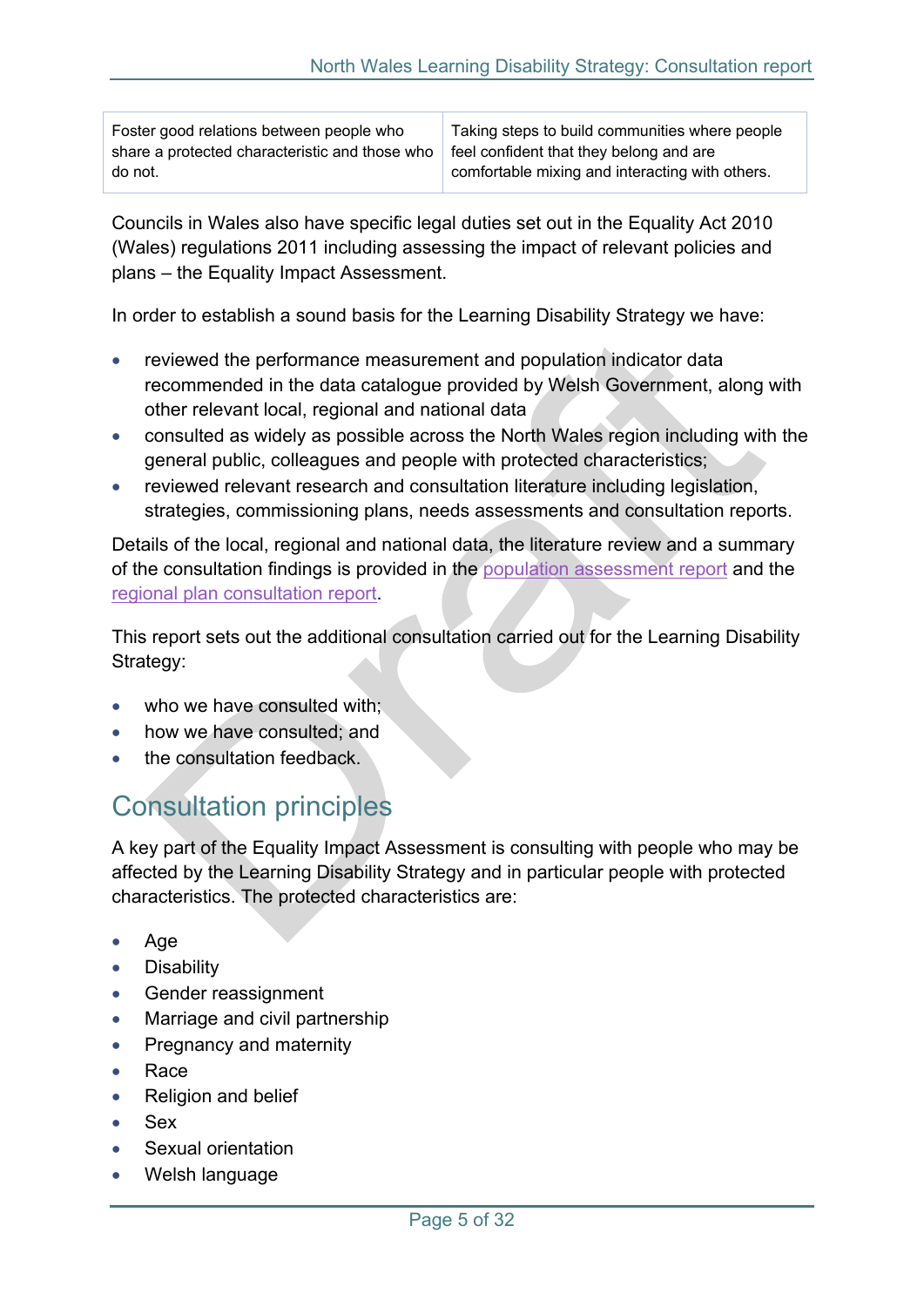Case law has provided a set of consultation principles which describe the legal expectation on public bodies in the development of strategies, plans and services. These are known as the Gunning Principles:

- 1. Consultation must take place when the proposal is still at a formative stage.
- 2. Sufficient reasons must be put forward for the proposal to allow for intelligent consideration and response.
- 3. Adequate time must be given for consideration and response.
- 4. The product of the consultation must be conscientiously taken into account.

Local councils in North Wales have a regional citizen engagement policy (Isle of Anglesey County Council et al., 2016) This is based on the national principles for public engagement in Wales and principles of co-production which informed our consultation plan.

## <span id="page-5-0"></span>**Consultation and engagement**

A significant amount of consultation and engagement had taken place with children, young people and adults with learning disabilities and their parents/carers for the population assessment and regional plan. This included work undertaken by the North Wales Learning Disability Participation Group which includes representatives from self-advocacy groups across North Wales. This work has been used to inform the development of the strategy alongside the additional consultation and engagement work that took place specifically to inform the strategy.

### <span id="page-5-1"></span>Consultation process

We developed a draft set of themes for the strategy based on the engagement findings so far which we consulted on with the North Wales Learning Disability Participation Group and the regional provider network. These were then shared widely as part of the consultation along with a vision for learning disability services in North Wales (developed as part of regional work by Mobius in 2008). We asked people the following questions.

### **Consultation questions**

- 1. Do you think these are the right areas to look at?
- 2. What do you think works well at the moment?
- 3. What do you think needs to be improved? Please include your ideas for improving services and ways to make the most of the resources already in our communities, including people with learning disabilities, friends and family, community groups, voluntary organisations and professionals.

We also produced an easy read version of the questionnaire in consultation with the Learning Disability Participation Group.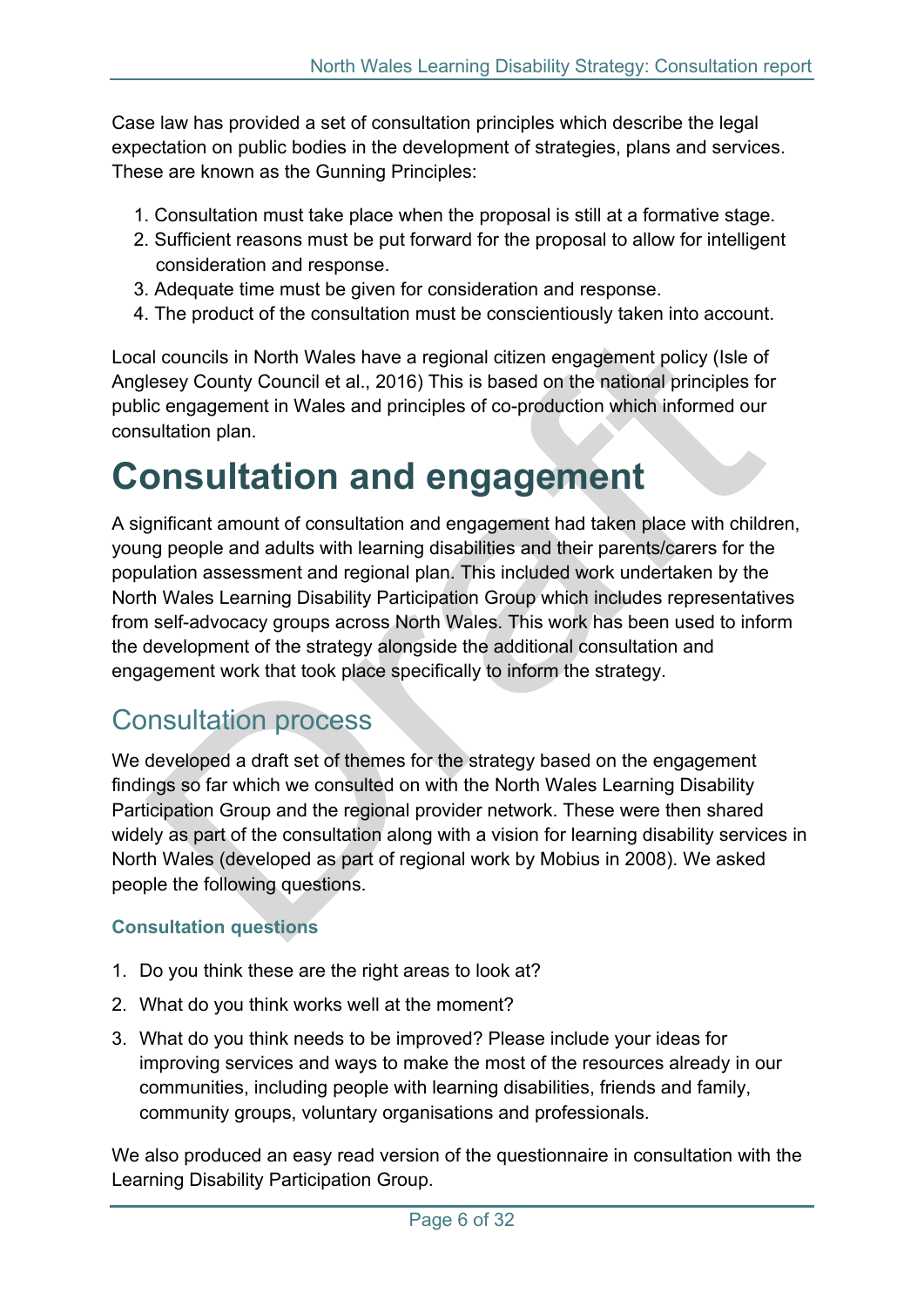| Month                              | <b>Actions</b>                                                                                                            |
|------------------------------------|---------------------------------------------------------------------------------------------------------------------------|
| January 2017                       | Initial visioning event (Going Forward Together).                                                                         |
| September 2017                     | Scoping of capacity to develop the strategy.                                                                              |
| October 2017 to<br>March 2018      | Project plan agreed.<br>Baseline data collected to inform the strategy.                                                   |
| April to July 2018                 | Engagement and co-production with people who use services, carers,<br>providers, front-line staff and other stakeholders. |
| <b>August to September</b><br>2018 | Revise the strategy, agree priorities and draft action plans.                                                             |
| October to<br>December 2018        | Consult on revised strategy and produce the final draft.                                                                  |
| January 2019                       | Final draft strategy to appropriate boards and committees for approval                                                    |

The timetable for the development of the Learning Disability Strategy was as follows.

### <span id="page-6-0"></span>Consultation methods

The consultation methods we used were:

- Online questionnaire and easy read questionnaire circulated widely to staff, partner organisations, the citizen's panel, service users and other members of the public.
- Discussion groups and interviews with children, young people and adults with learning disabilities, parents/carers and parents with learning disabilities. This element was led by the North Wales Citizen's Panel.
- Consultation events for service providers and local authority and health staff.

### <span id="page-6-1"></span>Promotion plan

Details of the consultation including an online questionnaire and easy read version of the questionnaire were made available on our website

[www.northwalescollaborative.wales/.](http://www.northwalescollaborative.wales/) We promoted the link through the Learning Disability Partnership members (representing the six local authorities and health) and to people on the learning disability strategy mailing list which included members of the regional provider forum. Initial emails were sent out on 23 April 2018 with a reminder on 11 June 2018. A press release was sent out through each of the six local authorities and health board.

North Wales Citizens Panel Citizen Panel shared the survey through Facebook, the website [\(www.llaisygogledd.wales\)](http://www.llaisygogledd.wales/), letters and phone calls and face to face meetings. The majority of responses came from fact to face meetings.

In addition the link to the online survey was sent to the county voluntary councils below, asking them to circulate it to their networks: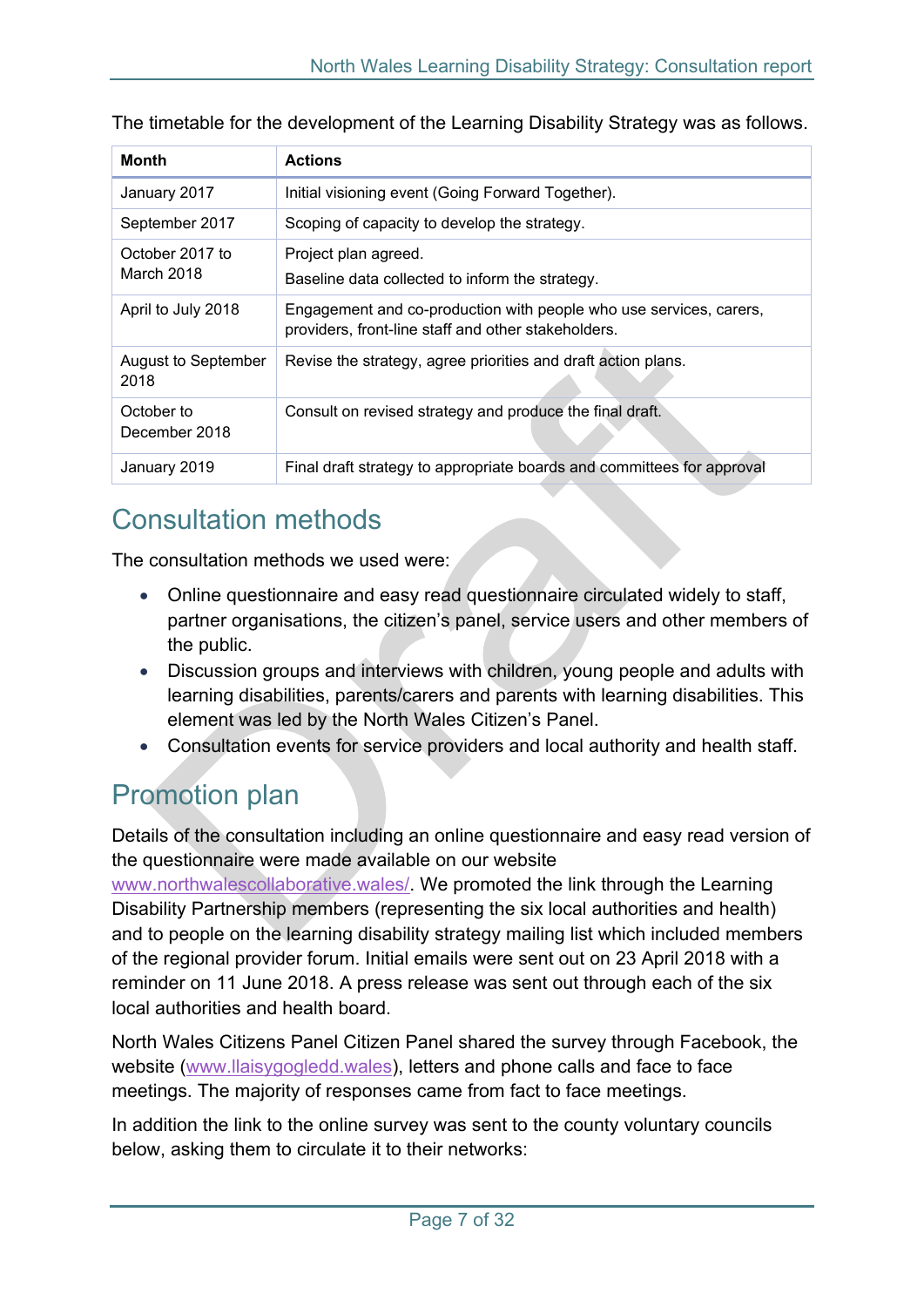- Mantell Gwynedd (Gwynedd)
- Medrwn Mon (Anglesey)
- CVSC (Conwy)
- DVSC (Denbighshire)
- FLVC (Flintshire)
- AVOW (Wrexham)

To help reach people with protected characteristics the link was circulated by the North Wales Regional Equality Network to their members with a request to circulate widely.

Information was sent to members of the:

- Regional Partnership Board
- North Wales Leadership Group,
- North Wales Adult Social Services Heads (NWASH),
- North Wales Heads of Children's Services (NWHoCS)
- North Wales Citizen's Panel

Presentations on the strategy were given at the following meetings:

- North Wales Learning Disability Partnership
- North Wales Managers of Services for Disabled Children
- North Wales Regional Event for Self-Advocacy Groups
- BCUHB Strategy, Partnerships & Population Health Committee
- BCUHB Stakeholder Reference Group
- Conwy COG4 Partnership Group
- North Wales Adult Services Heads (NWASH)
- North Wales Heads of Children's Services (NWHoCS)
- North Wales Leadership Group
- Regional Partnership Board

We also attended a meeting of a regional network for parents with learning disabilities.

Social Care Wales circulated to the third sector representatives on the regional population assessment leads network and Learning Disability Wales have shared details on their Facebook pages.

### <span id="page-7-0"></span>Consultation and engagement review

There were 175 responses in total to the consultation and around 200 views of the regional plan page on the website.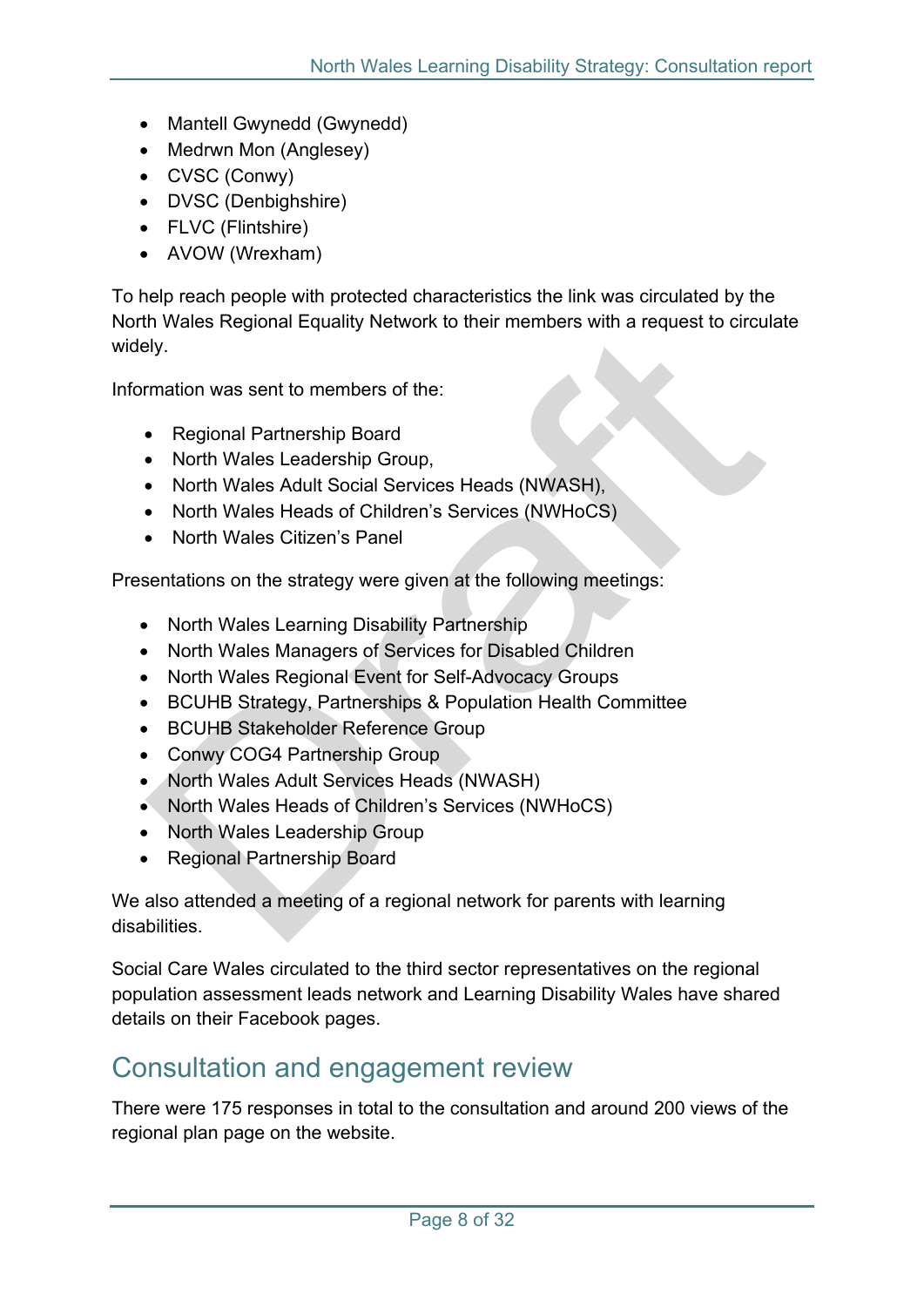Table 1 below shows the breakdown by members of the public and representatives of the organisations and table 2 shows the number of people with different protected characteristics who took part in the survey.

Table 1 and table 2 show that the majority of responses were from people with a learning disability including parents with a learning difficulty. We reached people in all age groups, people who have a disability or long standing illness/health condition and carers, Welsh and English speakers. We had responses from women and men although there were not as many responses from men. We also had a small number of responses from people with different marital statuses, ethnic identity, sexuality and gender identity. We did not get many responses from people with protected characteristics of national identity (other than from the UK and Ireland) or religion. We did make sure the survey and reminders were sent to groups and networks of people with these protected characteristics. We will also make the people responsible for implementing the strategy aware of these gaps in the consultation so they can take any additional action needed to eliminate potential discrimination.

Please note, the tables below only reflect the answers given to the equality questionnaire. For a full picture of the engagement with people with protected characteristics these figures should be considered alongside the list of organisations who responded to the consultation as well as [organisations](#page-11-0) who responded to the regional plan consultation and the [organisations](https://www.northwalescollaborative.wales/north-wales-population-assessment/consultation/) and service user groups who responded to the more in-depth engagement carried out for the population assessment that informed the regional plan.

We used this data to monitor the responses while the consultation was open and encouraged groups representing under-represented groups to share the survey and take part.

| <b>Type of response</b>                                   |       | Number % of responses |
|-----------------------------------------------------------|-------|-----------------------|
| Person with a learning disability                         | 70    |                       |
| Representative of an organisation                         | 65    |                       |
| Parent or carer of a person with a<br>learning disability | 30    |                       |
| North Wales Citizen Panel Member                          | 60    |                       |
| Parent with learning difficulties                         | $<$ 5 |                       |
| Total                                                     | 175   |                       |

### **Table 1: Number of responses by members of the public and organisations**

Some people may have ticked more than one box. Numbers have been rounded to the nearest 5 to prevent disclosure of personal information and may not sum.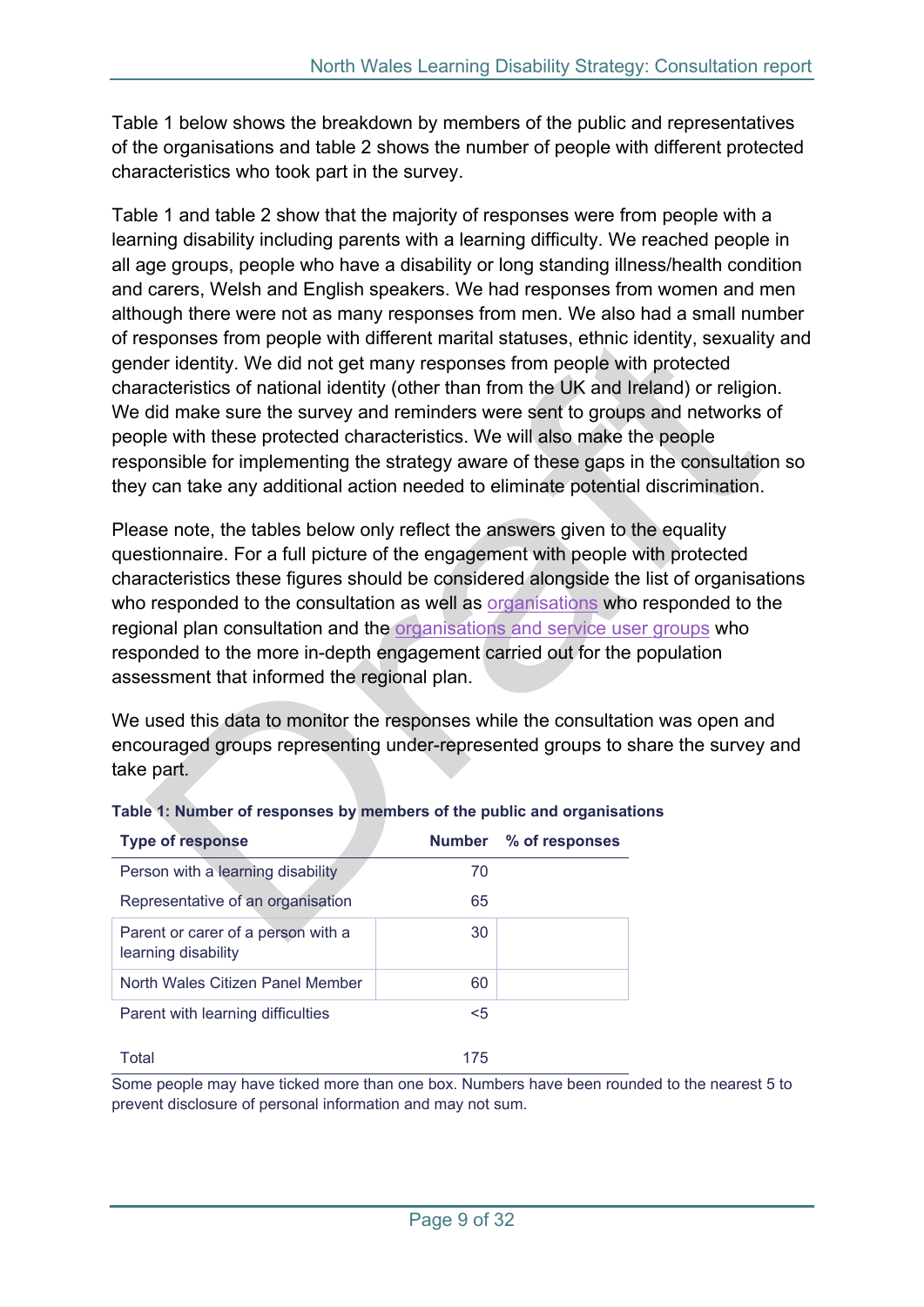| Age                      | <b>Number</b> |  |
|--------------------------|---------------|--|
| $0 - 24$                 | $5$           |  |
| 25-34                    | 5             |  |
| 35-44                    | 20            |  |
| 45-54                    | 40            |  |
| 55-64                    | 20            |  |
| 65 and over              | 5             |  |
| Prefer not to say        | 15            |  |
| No information available | 75            |  |
| <b>Total</b>             | 175           |  |

#### **Table 2.1: Age**

Numbers have been rounded to the nearest 5 to prevent disclosure of personal information and may not sum.

#### **Table 2.2: Sex**

| <b>Sex</b>                        | <b>Number</b> |  |
|-----------------------------------|---------------|--|
| Female                            | 70            |  |
| Male                              | 30            |  |
| Prefer not to say                 | $5$           |  |
| No information available          | 75            |  |
| <b>Total</b>                      | 175           |  |
|                                   |               |  |
| <b>Table 2.3: Ethnic identity</b> |               |  |
| <b>Ethnic identity</b>            | <b>Number</b> |  |
| White                             | 100           |  |
| <b>Black or mixed heritage</b>    | $5$           |  |
| Prefer not to say                 | $5$           |  |
| No information available          | 75            |  |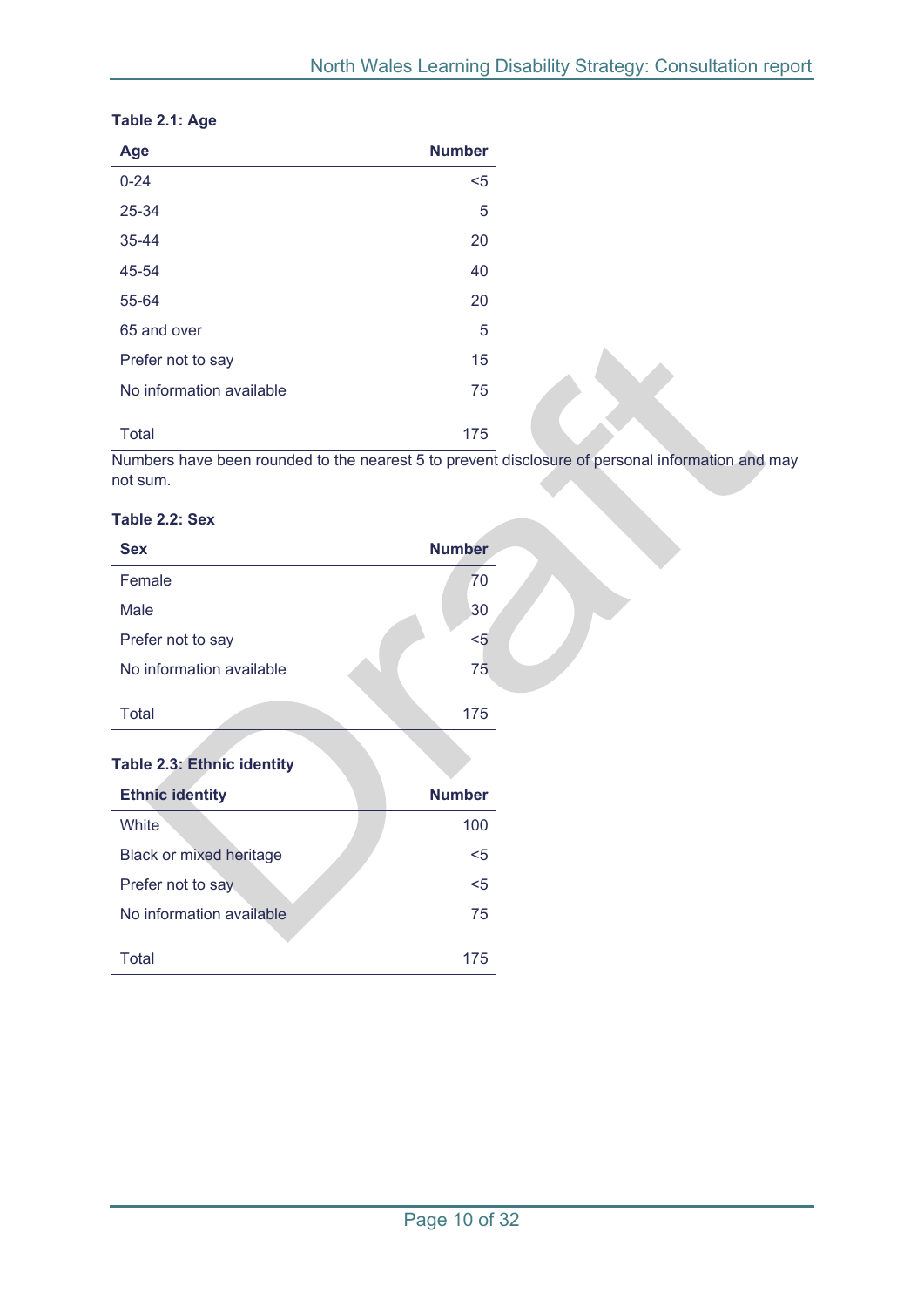| <b>Preferred language</b> | <b>Number</b> |
|---------------------------|---------------|
| Spoken English            | 80            |
| Spoken Welsh              | 10            |
| Spoken English and Welsh  | 15            |
| No information available  | 75            |
| Total                     | 175           |
|                           |               |
| <b>Written English</b>    | 90            |
| <b>Written Welsh</b>      | 5             |
| Spoken English and Welsh  | 10            |
| No information available  | 75            |
| Total                     | 175           |

#### **Table 2.4: Preferred language**

#### **Table 2.5: Disability**

| <b>Disability</b>                         | <b>Number</b> |
|-------------------------------------------|---------------|
| Learning disability / difficulty          | 70            |
| Long standing illness/health<br>condition | 15            |
| Physical impairment                       | $5$           |
| Mental health condition                   | $5$           |
| Sensory impairment                        | $5$           |
| Total number of people                    | 75            |

The total above does not sum as some people had more than one disability.

### **Table 2.6: Religion**

| <b>Religion</b>          | <b>Number</b> |
|--------------------------|---------------|
| Christian                | 45            |
| <b>None</b>              | 30            |
| Other                    | $5$           |
| Prefer not to say        | 25            |
| No information available | 75            |
| Total                    | 175           |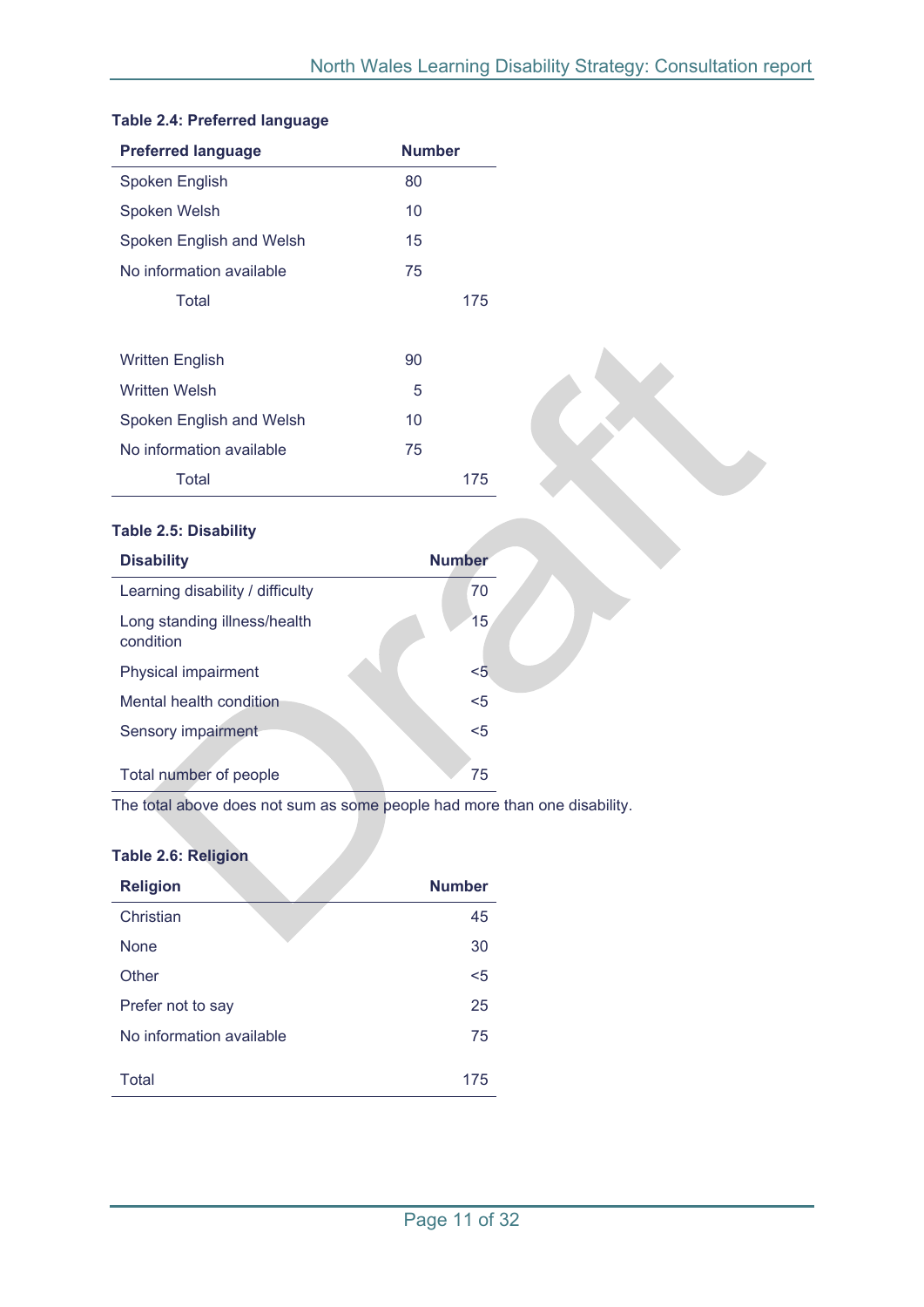#### **Table 2.7: Sexuality**

| <b>Sexuality</b>         | <b>Number</b> |
|--------------------------|---------------|
| Heterosexual / straight  | 85            |
| Lesbian, Gay, Bisexual   | <5            |
| Prefer not to say        | 15            |
| No information available | 75            |
| Total                    | 175           |

#### **Table 2.8: Carers**

| <b>Carer</b> |                          |    | <b>Number</b> |
|--------------|--------------------------|----|---------------|
| Yes          |                          |    | 35            |
|              | 1-19 hours               | 15 |               |
|              | 20-49 hours              | 10 |               |
|              | 50 hours or more         | 10 |               |
| <b>No</b>    |                          |    | 60            |
|              | Prefer not to say        |    | 10            |
|              | No information available |    | 75            |
| Total        |                          |    | 135           |

#### **Table 2.9: Marital status**

<span id="page-11-0"></span>

| <b>Marital status</b>                         | <b>Number</b> |
|-----------------------------------------------|---------------|
| Married or in a same sex civil<br>partnership | 60            |
| Single                                        | 10            |
| Divorced or legally separated                 | 5             |
| Widowed                                       | $<$ 5         |
| Prefer not to say                             | 20            |
| No information available                      | 75            |
| Total                                         | 175           |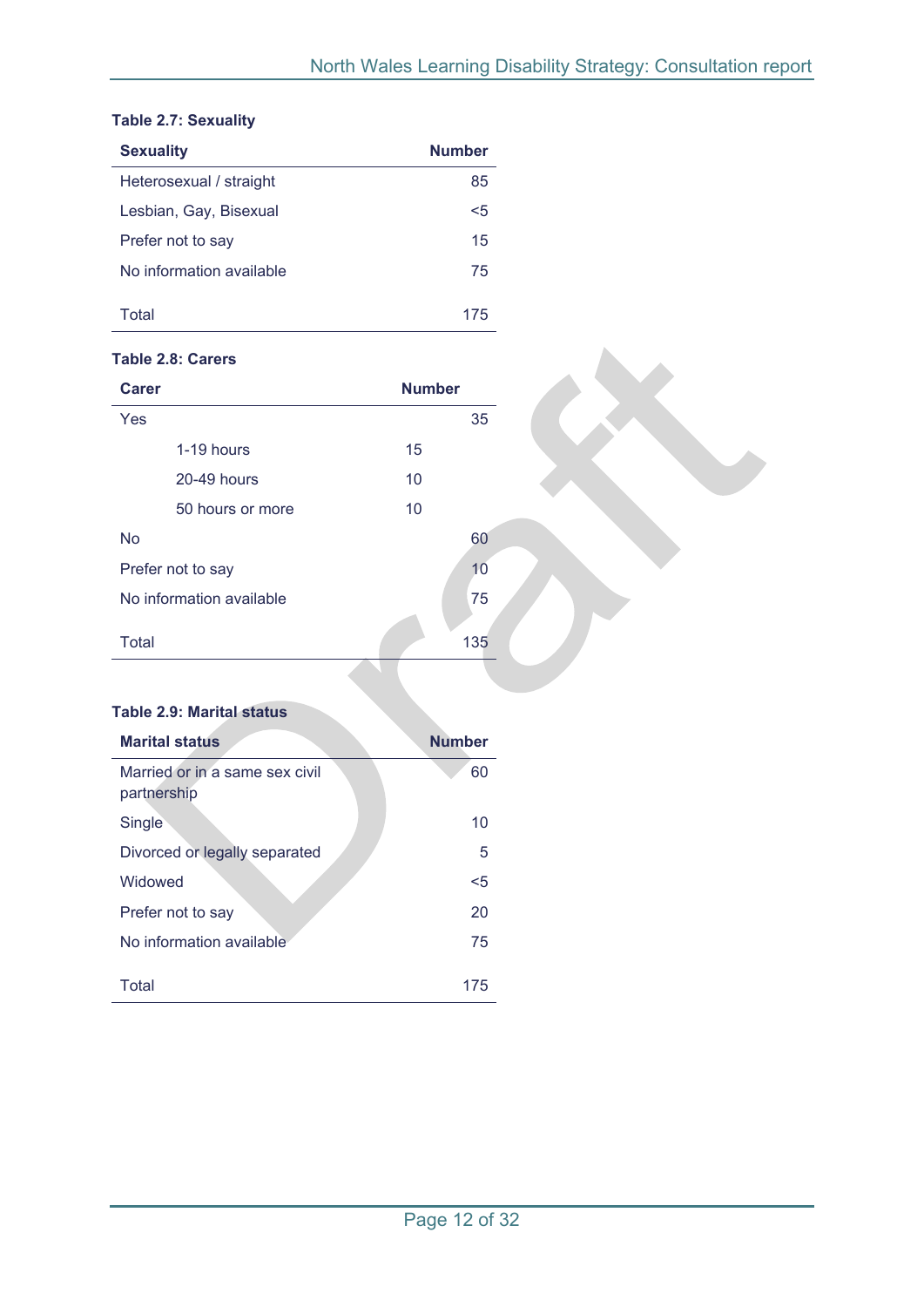### <span id="page-12-0"></span>Organisations represented in the online survey

Below is a list of organisations whose staff took part in the online consultation. We also held engagement events for providers and local authority and health staff so more individuals and organisations took part in the consultation than are listed here. In addition the draft strategy was shared widely to provide a further opportunity for individuals and partner organisations to influence and shape the strategy.

### <span id="page-12-1"></span>**Local authorities and health**

- Betsi Cadwaladr University Health Board
- Isle of Anglesey County Council
- Gwynedd Council
- Conwy County Borough Council
- Denbighshire County Council
- Flintshire County Council
- Wrexham County Borough Council

Responses from health staff included the Community Learning Disability Team, Learning Disability Nurses, Occupational Therapy, children's learning disability services, in-patient services for people with learning disabilities.

Responses from local authority staff were mainly from within social services departments, from both children's and adults' services.

### <span id="page-12-2"></span>**Service user groups and organisations**

- AVOW (County Voluntary Council)
- Cartrefi Cymru Coop (Not for profit domiciliary care agency)
- Centre of Sign-Sight-Sound (Supporting people with a sensory loss)
- Clwyd Alyn Housing Association (Housing provider)
- Community Transport Association (Supporting inclusive and accessible community transport across Wales)
- Conwy Connect (An independent voluntary organisation working on Conwy county promoting the rights of adults with a learning disability to have equal choices and opportunities)
- Grange Residential Care Ltd (Residential care home for adults with learning disability and/or Autism Spectrum Disorder (ASD) in St Asaph.
- Flintshire Learning Disability Planning Partnership (a group including service user representatives, advocacy, service user providers and parents)
- Home Instead Senior Care (Health care provider)
- Job Centre Plus (Delivering a service with the aim of supporting people into work or coaching them to understand the services that are available for people who have disabilities and health conditions).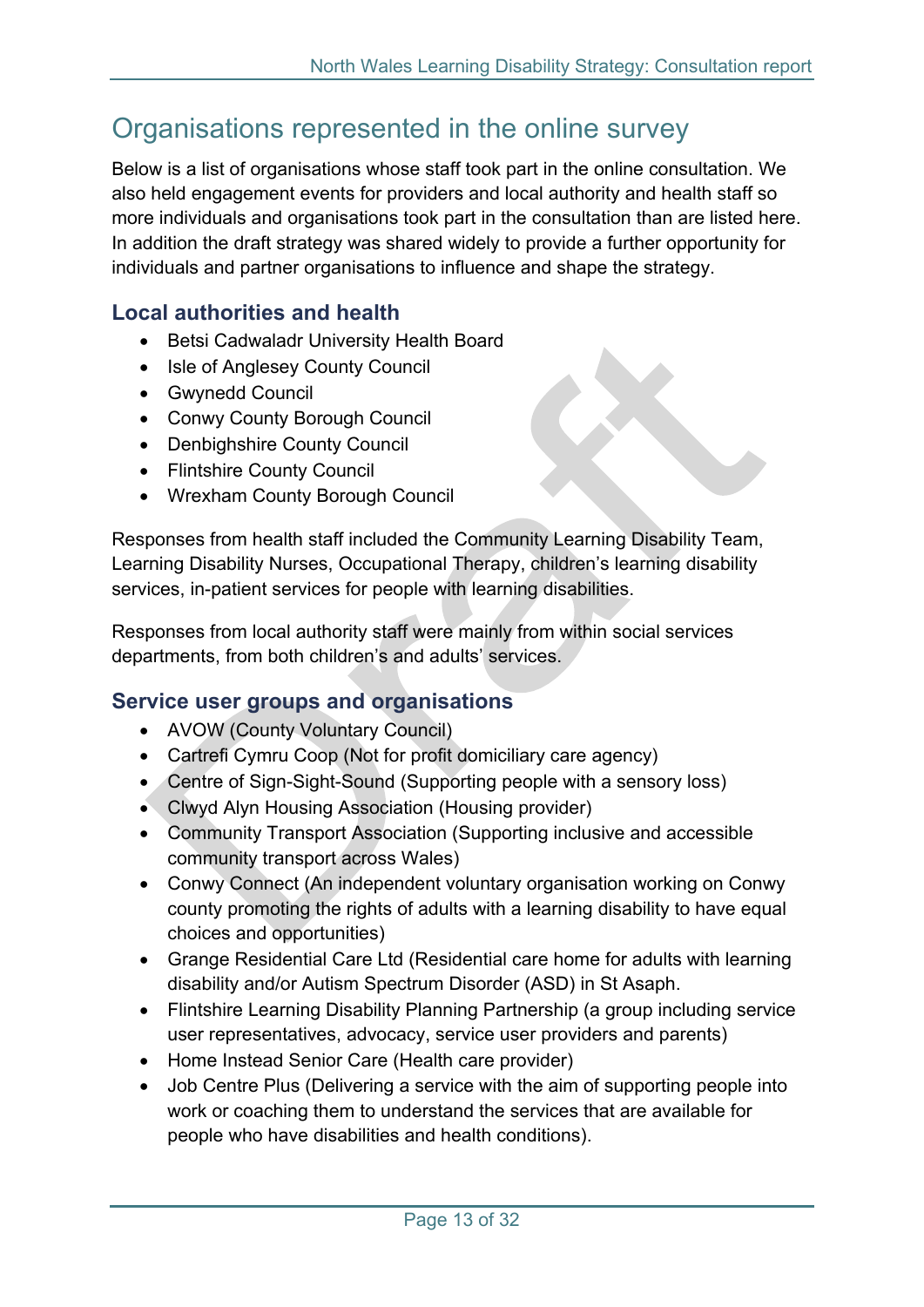- Lifeways (Supported Living Provider for adults with learning disability/mental health.
- Mencap (Support individuals with a learning disability).
- MHC (Social Care) UK Limited (Provide residential services for people with learning disabilities, autism, and co morbid diagnosis and people with functional mental health)
- NWAAA Self Advocacy Groups
- Potens (Private limited company providing support to younger adults in Wales, England and Northern Ireland. We support adults with learning disabilities and mental health issues.
- PSS (Shared Lives Adult Placement)
- Stand North Wales CIC (Parents support)
- Voyage Care (Provide support to individuals)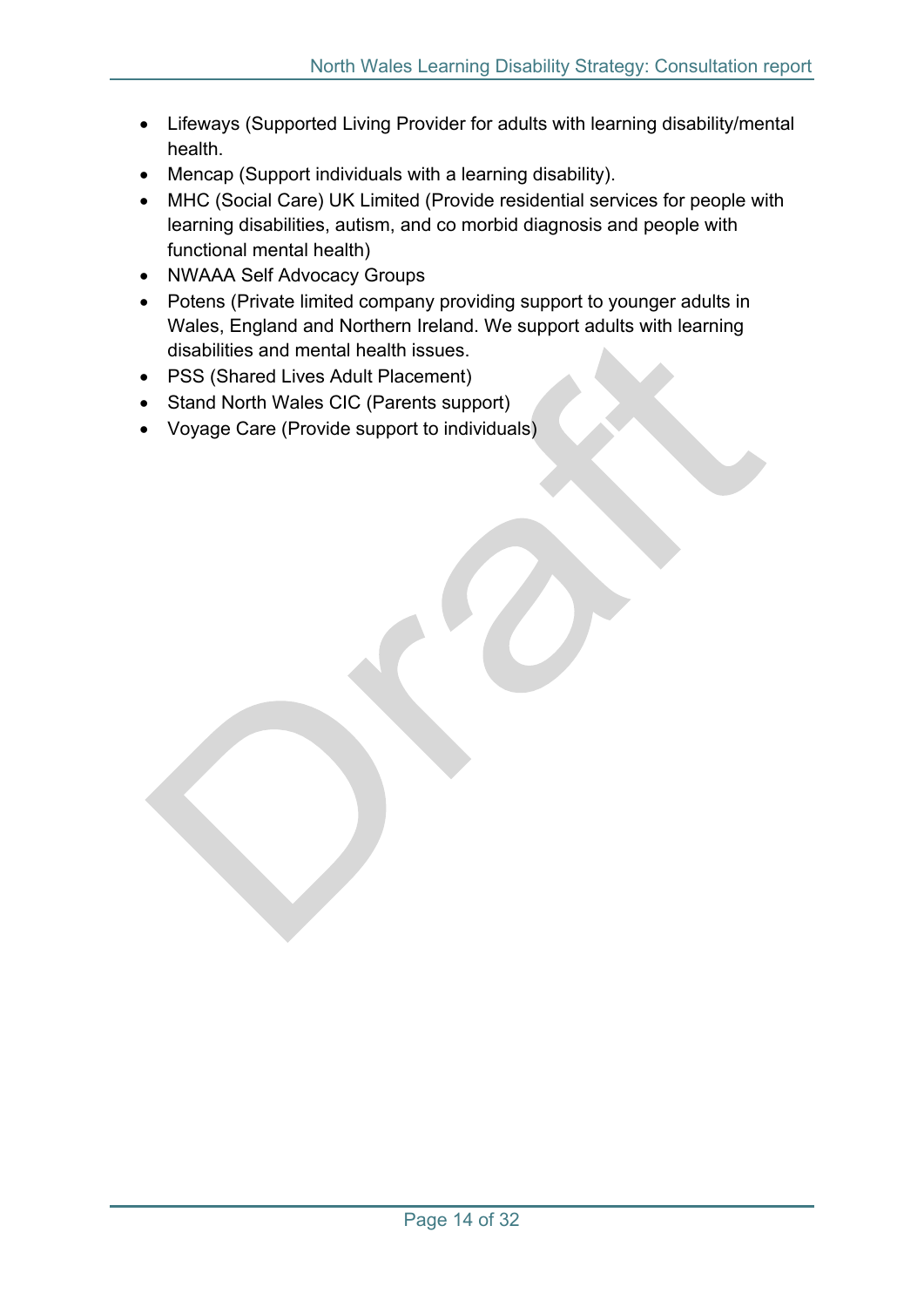## <span id="page-14-0"></span>**Consultation findings**

### <span id="page-14-1"></span>Consultation survey

### <span id="page-14-2"></span>**Research methods**

The survey was carried out between 23 April 2018 and 20 July 2018, see above for details of how it was promoted and who took part. The answers to the open ended questions were coded using the Catma software. In the analysis we have tried to give a sense of how often themes were mentioned by saying whether comments were by one person, a few people or by many people. This is not to say that just because one person raised an issue that it's not important and it may also reflect the views of many other people, which we can check and investigate further.

Potentially identifying information such as names of people and organisations has been removed from the quotes used.

### <span id="page-14-3"></span>**Findings**

Overall 93% of respondents agreed with the themes for the strategy. Comments in support of the themes include:

"The areas are perfect, they cover many aspects of daily living and are concise"

"They are all important to make me happy"

Suggestions for additional themes or expanding the themes included:

- The need for real voice, choice and control with a focus on rights and equality. One person said we need to go beyond questionnaires or consultation towards a truly co-produced strategy and co-produced services.
- More inclusion and integration of people with learning disabilities into the wider community. Including the need for staff training about specific learning difficulties and an awareness that not all disabilities are visible.
- Advocacy support for individuals.
- Support for people with profound and multiple learning disabilities, complex health needs and/or challenging behaviour.
- Support for people who also have other needs such mental health needs, who have autism or involvement in the criminal justice system and forensic needs.
- Carer breaks (respite) including for people with profound and multiple learning disabilities; jointly commissioning breaks for people with challenging behaviours and additional health needs; and, access for people with learning disabilities to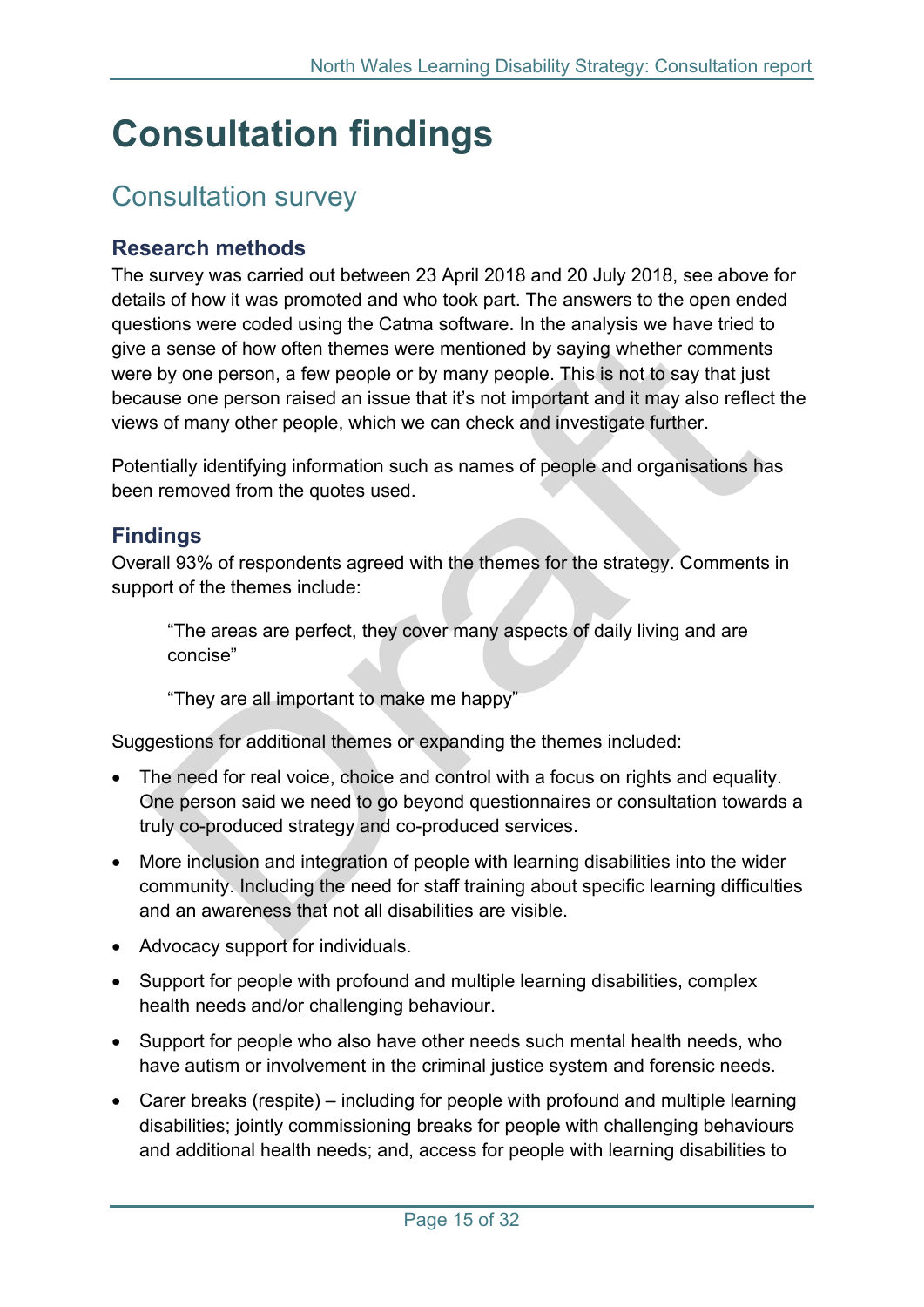holidays without their parents. Need to consider the impact on carers of providing care and support.

- Having enough money to live on.
- Early intervention, for example "listen when a family is crying out for help before it reaches crisis point'.
- Early years and having the right start in life.
- The importance of transport.
- The needs of older people with learning disabilities and older carers.

There were 7 people with learning disabilities (4%) who commented that they were not sure that some of the things were important to them including being healthy, being safe, a good place to live and the right support. Other things that were important to people were the way they were treated, for example support workers that understood that they 'like a clean house'.

### <span id="page-15-0"></span>**Services that work well**

- The support people receive from family and providers was the most often listed as something that works well, for example, "being supported by people who know me, my routines and my behaviours" and "I get good help from my advocate and the support workers that come and see me".
- In addition to good support workers other staff were mentioned for example "I have a good social worker" and "some places work well where you have good staff teams".
- Some people mentioned joint working between local authority colleagues, co-located teams and multi-agency teams, social services working well with third sector organisations.
- People's work was also mentioned as working well for example "I am supported in my work at [name of workplace]. I really like it there" "I work in [name of workplace] 2 days a week. This is very good for me as I am learning basic living skills".
- Carer breaks (respite) for example "Respite has also been an important factor for us as a family and [name of provider] have been a major part in this and have provided us with support we could only dream of".
- A few people mentioned support budgets, direct payment and person centred approaches as working well.
- Good education was mentioned by a couple of people, including a residential college.
- Charities that provide activities such as swimming.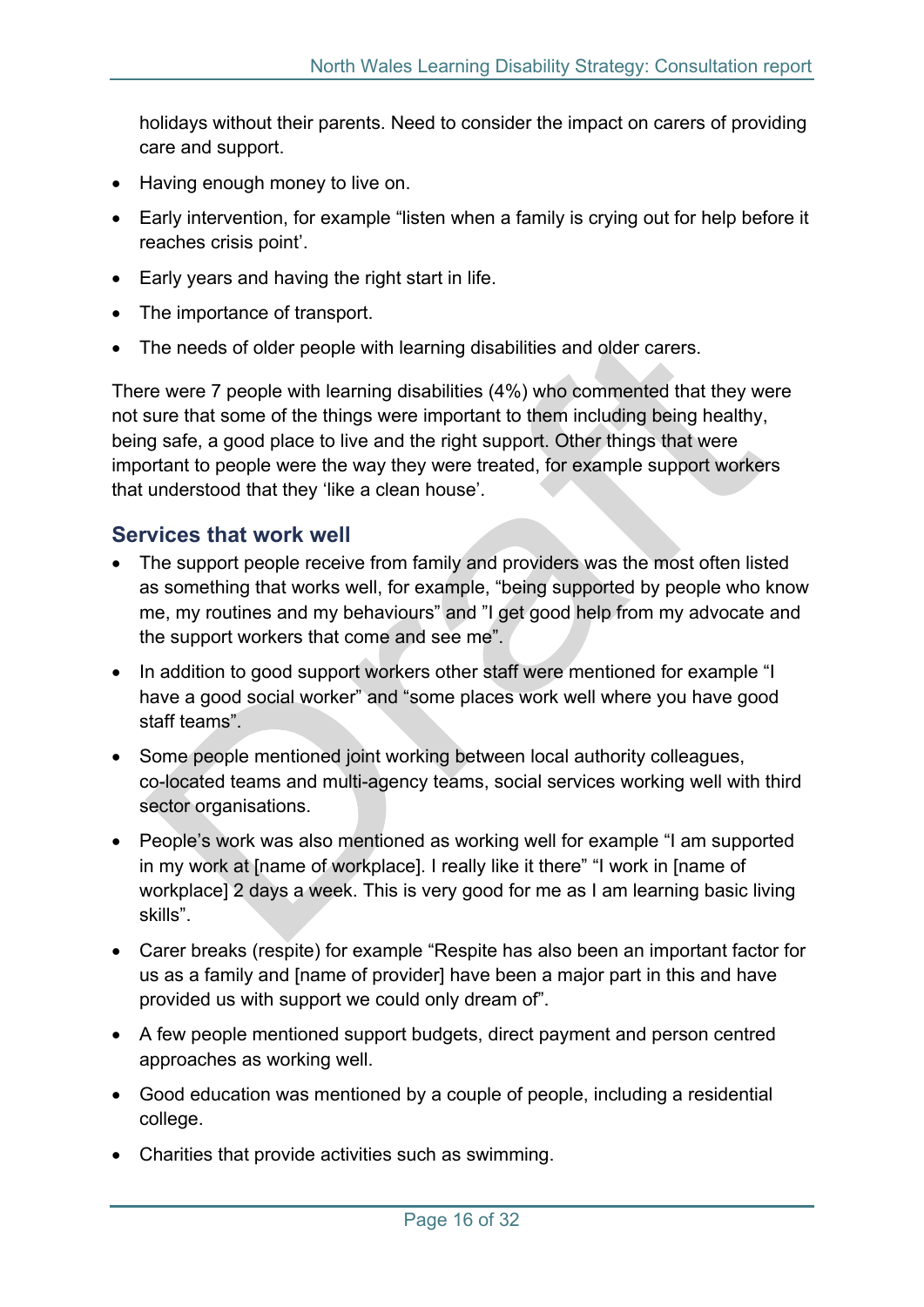The acute liaison service with additional comments that it needs to be used and improved.

A couple of people also said that nothing works well at the moment.

### <span id="page-16-0"></span>**What needs to be improved**

The feedback on what needs to be improved is broken down by theme below. In addition to this there were issues that can prevent people from experiencing good outcomes under all of the themes, which are:

 **Support for carers:** Carer breaks (respite) was mentioned by many people in the consultation. Some of the specific issues include a lack of short breaks for families, respite provision for people with more complex needs such as challenging behaviour and autism and regular and predictable respite that is open all year round. Someone also mentioned the need for safe places and activities in the community where support workers can take young people with complex needs to give families a break. For example "There is a lack of short breaks for families and without this we have seen many families going into crisis resulting in out of county placements that are far away" and "without regular breaks families cannot survive". People mentioned the importance of considering the impact on families, including the needs of siblings of children with learning disabilities. Also the importance of listening to parents and supporting parents/carers to building resilience and develop coping mechanisms. People also mentioned the needs of older carers, for example:

"Something needs to be done about the huge number of elderly carers to: a. Ensure that they are physically fit enough to continue caring b. To gradually introduce their adult sons/daughters to services so that it won't be such a shock for them when their parents are no longer able to care. To estimate the likely cost of providing services to this group of clients in the future."

- **Funding**: having enough funding available for services, for example "Budget cuts are hitting statutory services and this will impact on individuals, groups and families" and "The government needs to fund services for vulnerable people!". A few people mentioned the need to work together and consider merging budgets to try and address these issues and one person mentioned the issue that providers and direct payment recipients may have to pay back pay for sleep-ins. Another person mentioned that we need to make better use of technology.
- **Transport**: people mentioned how important transport was to them for inclusion in activities including having someone who can drive them, bus passes and subsidised transport. People also mentioned the orange wallet system that helps people with using public transport. One person said: "I miss out on evening activities as none of my family drive so I rely on taxis which are expensive".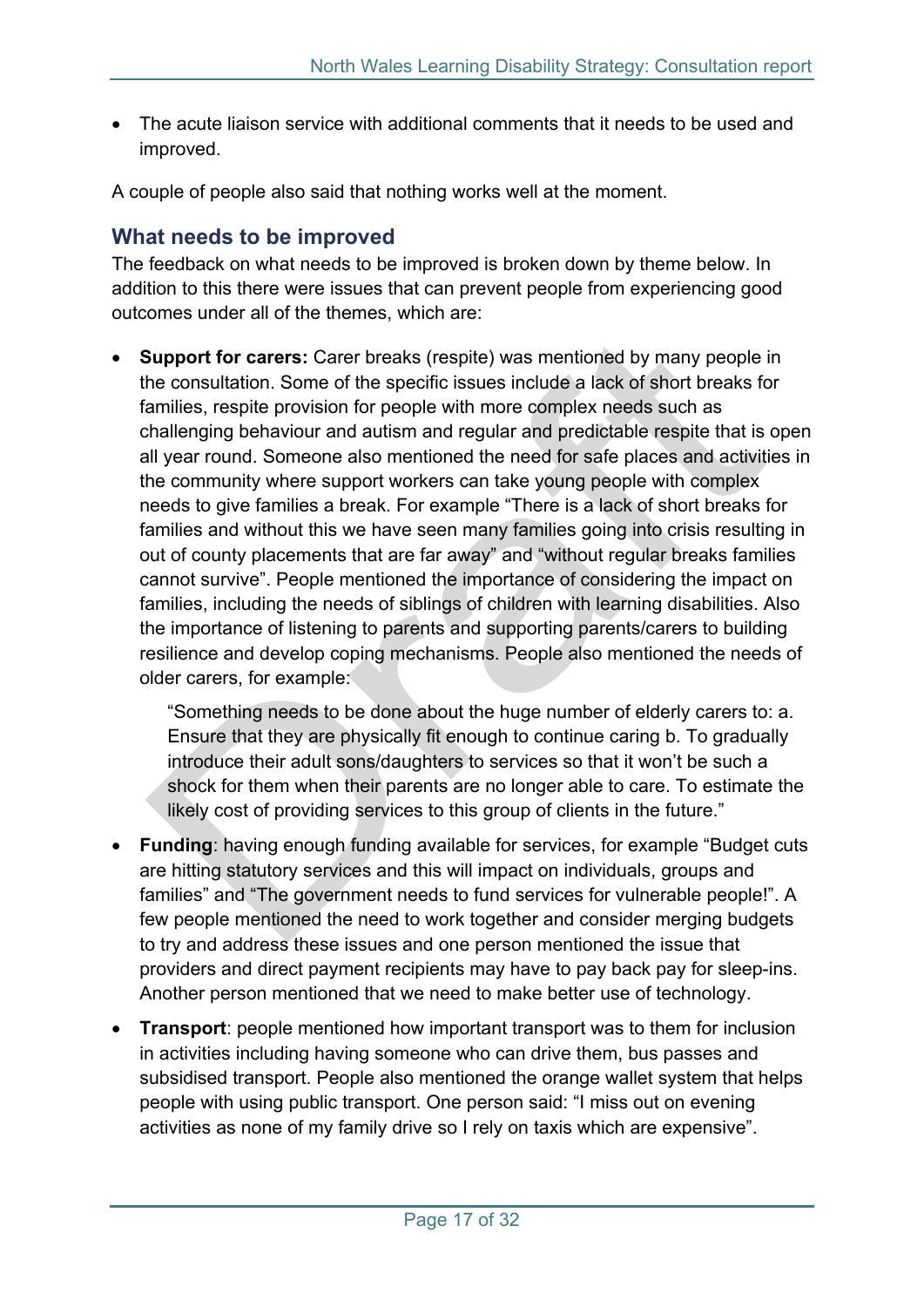- **Access to information**: A few people mentioned the need for more information about the services that are available, details of who is able to access support from them and availability of services in Welsh. One person suggested sharing information about offers available at local facilities such as the leisure centre or theatre.
- **Workforce development**: Some people talked about the importance of training and support for staff, particularly support workers. Also the importance of training the wider workforce, such as training for GPs about the needs of people with learning disabilities and how to access community teams. Some of the feedback and suggestions included**:**

"Often support workers are low paid and are not given training and support"

"Thorough inspections and better recruitment for services who provide care for people with complex needs, people need to be free from abuse, services must act on staff poor practices."

"Most [staff] have no understanding of impact on people's lives, assuming because they can do something everyone can."

"Ask individuals and their families to input into training for professionals especially for decision-makers."

"Adequate training for support staff: up to date information about the needs and rights of people who have a learning disability; respect for people with learning disabilities; mental capacity act and making choices/decisions; communication/ learning/wishes and feelings of people - identifying the needs of each individual and adapting approach; losing labels and 'seeing' the person; enabling as opposed to doing for; people with learning disabilities trained to deliver training; limiting the use of support staff mobile phones while they are working; encouraging support staff to join in with activities rather than just taking a person to a venue and sitting on the side-lines, observing."

"Good supportive management style for the service provider is important as is regular audit/ supervision interviews"

Many people mentioned the importance of **joint working between health and social care** and other partners to provide good services and to address funding issues. A few also suggested better information sharing systems between health and social care. Comments included:

"Maybe it would help if health and social care budgets were merged for some services to stop health and social care fighting over who pays for what."

"I find that a lot of the work the community nurses are doing now is focused around assessment for funding and funding applications, this takes time away from nursing interventions and a lot of the hands on work that used to be done by community nurses. It would be good to have a specific role or link nurse for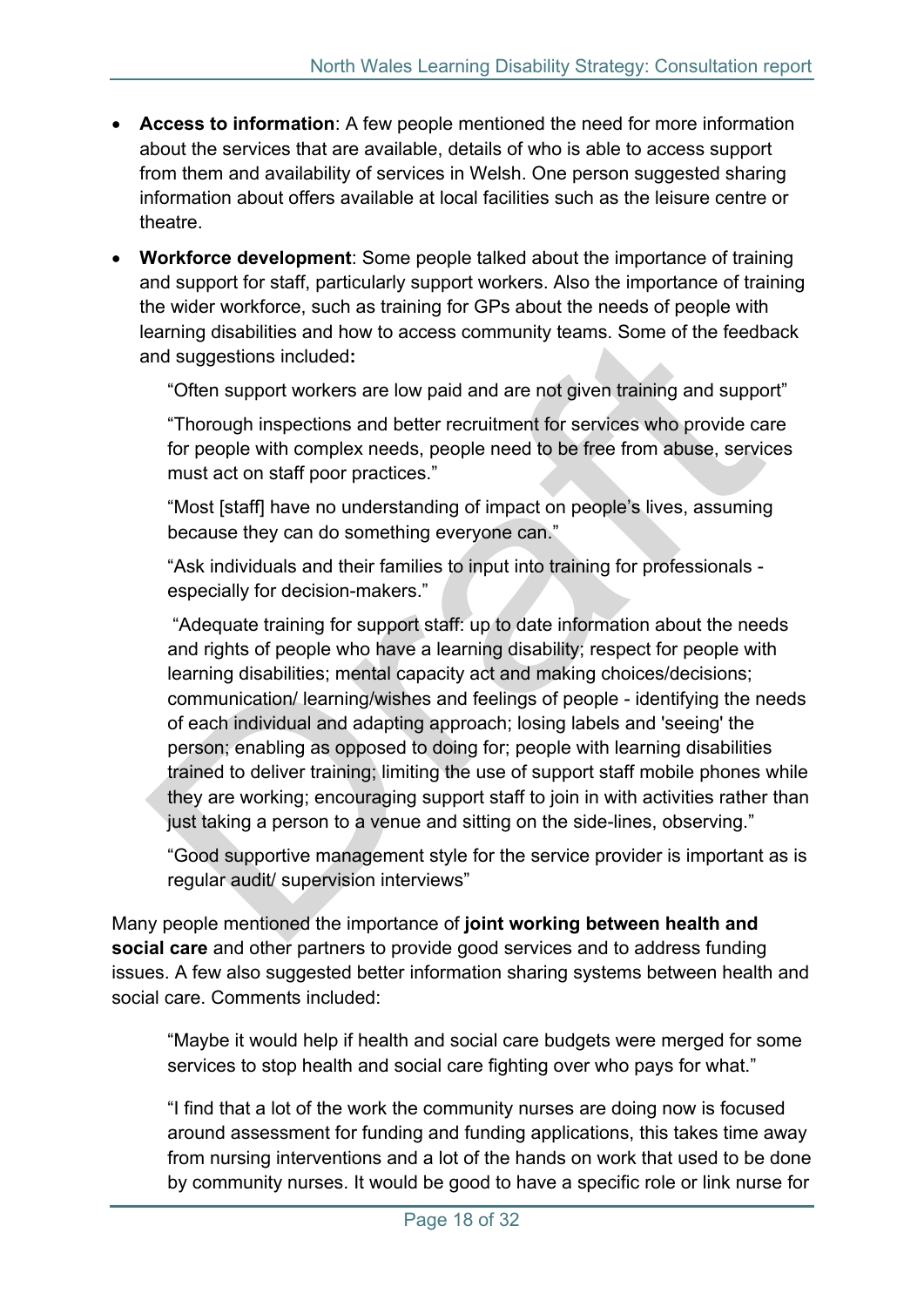completing health funding applications, and this to be separate from the community nursing role to free up the role for doing specific health interventions."

"There needs to be more understanding of what other areas can provide and look at replicating that in the local area."

"working across teams and organisations e.g. CAMHS and disability services, child and adult disability."

"I think all local authorities should all be working in the same way so… you know you are giving information that is up to date and consistent."

"Managerially, Betsi Cadwaladr University Health Board and Social Services need to work better together, shared targets etc"

We also asked people for **ideas to improve services that would make the most of resources already in our communities**, including people with learning disabilities, friends and family, community groups, voluntary organisations and professionals. There was a lot of support for the idea that we should 'help each other' as well as for the improving inclusion within the wider community, for example,

"We need to access all services from all sectors, community groups and voluntary organisations"

"Clearly there is a need to reduce the number of organizational services and to get more community-based activities that people with learning disabilities attend / contribute"

"It should be remembered that the biggest steps need to be taken by society, not by the individual. A simple example of this is as follows - a person sits at the doorstep of a building, sitting in a wheelchair. The 'problem' is not the person. The problem is the lack of a ramp."

"I believe that the contribution of individuals to communities is important as well as taking action, whether they are small or large towards greater independence."

But there were also some concerns about the pressures this could put on people. For example,

"What things could people do to help each other? People could share experiences of Direct Payments, form co-operatives, pool Direct Payments etc. However, at [over 60] years of age I have had enough and am very disillusioned. I just want to retire and be my son's mum – not his care manager! The SS&WB Act talks a lot about co-production and using "natural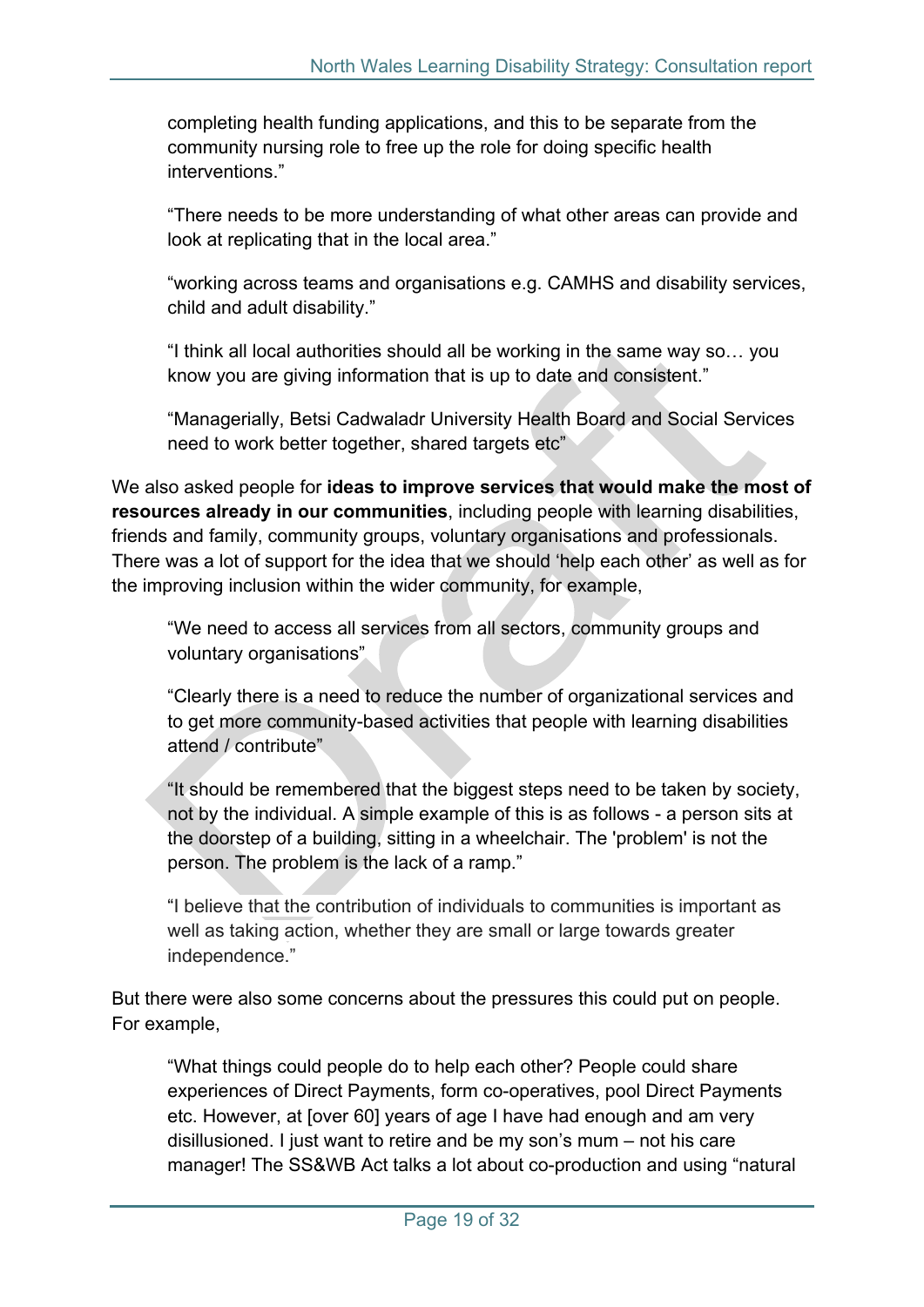supports". Whilst I am not against these things you can't rely on the good will of volunteers. Families like ours have spent years fighting for services for our sons/daughters. We can't be expected to have the time and energy to form co-operatives or social enterprises or charities to set up alternative services for our sons/daughters. Generally speaking I think that Adult Social Care is an inefficient bureaucratic organisation which is not really focussed on the best interests of people with learning disabilities (although there are individuals working within Adult Social Care who are really dedicated and doing their best for people.) I think we need an alternative model of support."

"Voluntary groups are always trying to find money to support their work and this can often fall on a small group of volunteers  $\sim$  could some work together and share the load?"

### <span id="page-19-0"></span>**A good place to live**

A few people mentioned where they live as one of the things that is working well. For example,

"I have a good life with my adult placement, I have my own room and a dog and a proper family"

"I live in a supported living house we have a support worker with us at all times so we know that we are safe, we enjoy living together in a girls house and going out together."

Another person said advocacy was important in helping them find a place that suited them. For example,

"I got a lot of help from advocacy to move house because I wasn't happy and I didn't feel safe in my old house so I moved to a better flat, I got to choose my flat and I decorated it and put what furniture I wanted in it."

People wanted to have more choice about who they live with. Some people said that having pets was important to them.

One person suggested that,

"Local Authority and Health need to be looking at purchasing pre-built houses to accommodate individuals with a learning disability that is in their county whilst staying away from the typical 'learning disability community'"

A few people said that their needs to be more investment in accommodation and accommodation-related support particularly for young people.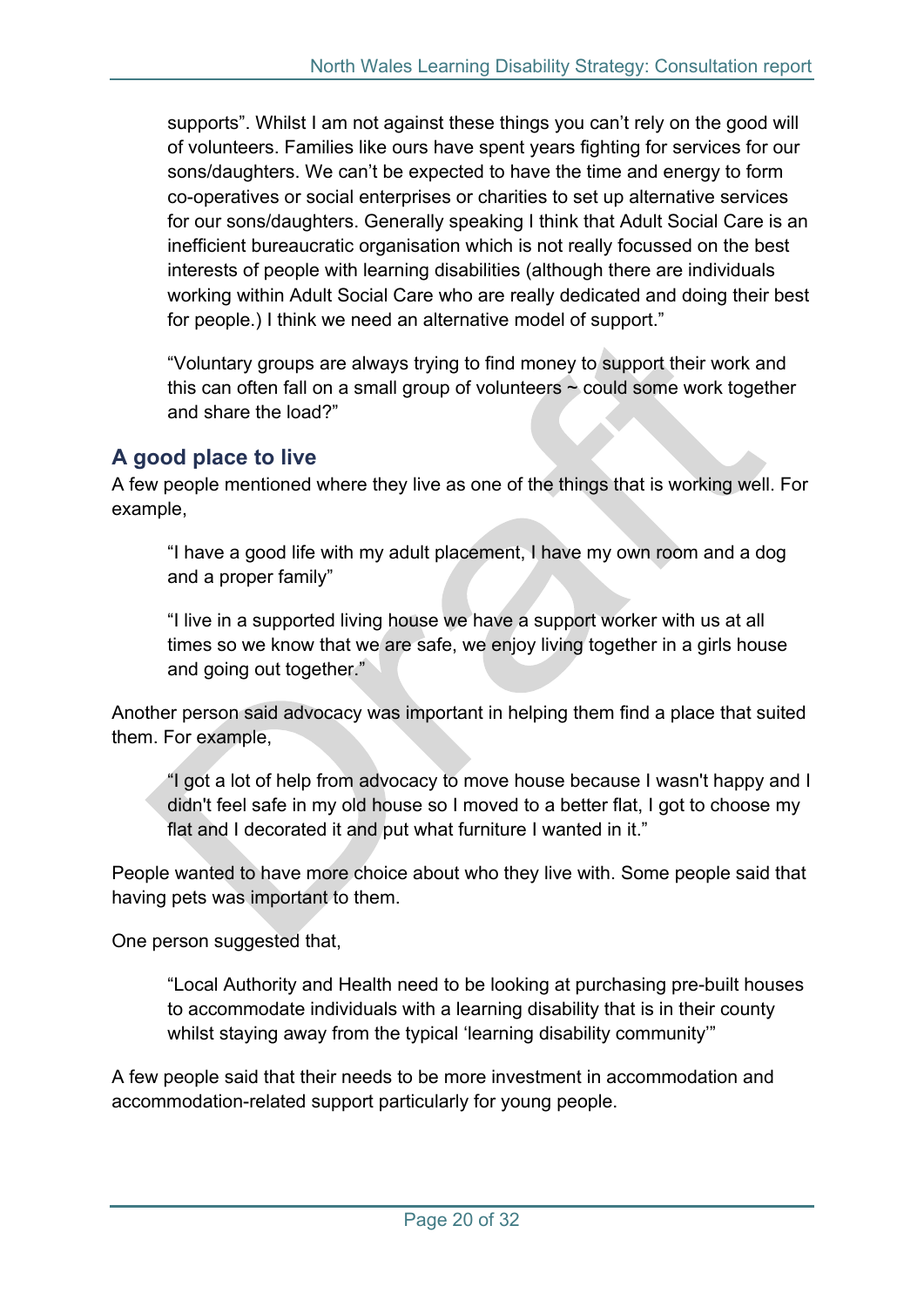### **Out of county**

A few people mentioned issues with out of county placements. One person said there were problems with timely decision making and that some of their cases had been to panel 4 or 5 times. Another that,

"We hit a lot of housing issues due to certain counties refusing to place people form out of county. If a person wants to live in a particular place they should be able to."

### <span id="page-20-0"></span>**Something to do**

A few people mentioned the importance of having something meaningful to do, not just something to do. Making a difference was really important to a number of the people we spoke to. For example:

"I like to go to meetings to tell people what is important to other people in other counties.

"I like to help people in the shop, I think people need more jobs."

"I like making a difference to people and talking to people."

Many people mentioned their jobs as something that works well. Work was often mentioned by people as important because it's a chance to spend time with friends and people they get on well with.

There were a lot of different leisure activities that people mentioned as important to them including: volunteering, snooker, tennis, wheelchair basketball, ten pin bowling, playing pool, Men's Sheds, magazines, star wars figures, art and art classes, cinema, shopping, watching TV and films, swimming, colouring, computer games, newspapers, ironing, watching and playing football, music, theatre, dancing, going out every night, sports clubs, buzz club, curry night, going out for meals, walking and holidays. A few people mentioned that there need to be more leisure activities and opportunities for people with learning disabilities, more integrated community-based activities and mixed groups.

There were some concerns about day services and suggestions that we should move to a more inclusive and integrated model, for example:

"I do not believe that the "day service" model is sustainable, it is institutionalised and focuses on containment rather than community integration. We should be focusing on liaising with private sector companies as employers for individuals - giving individuals purpose and reducing social stigma."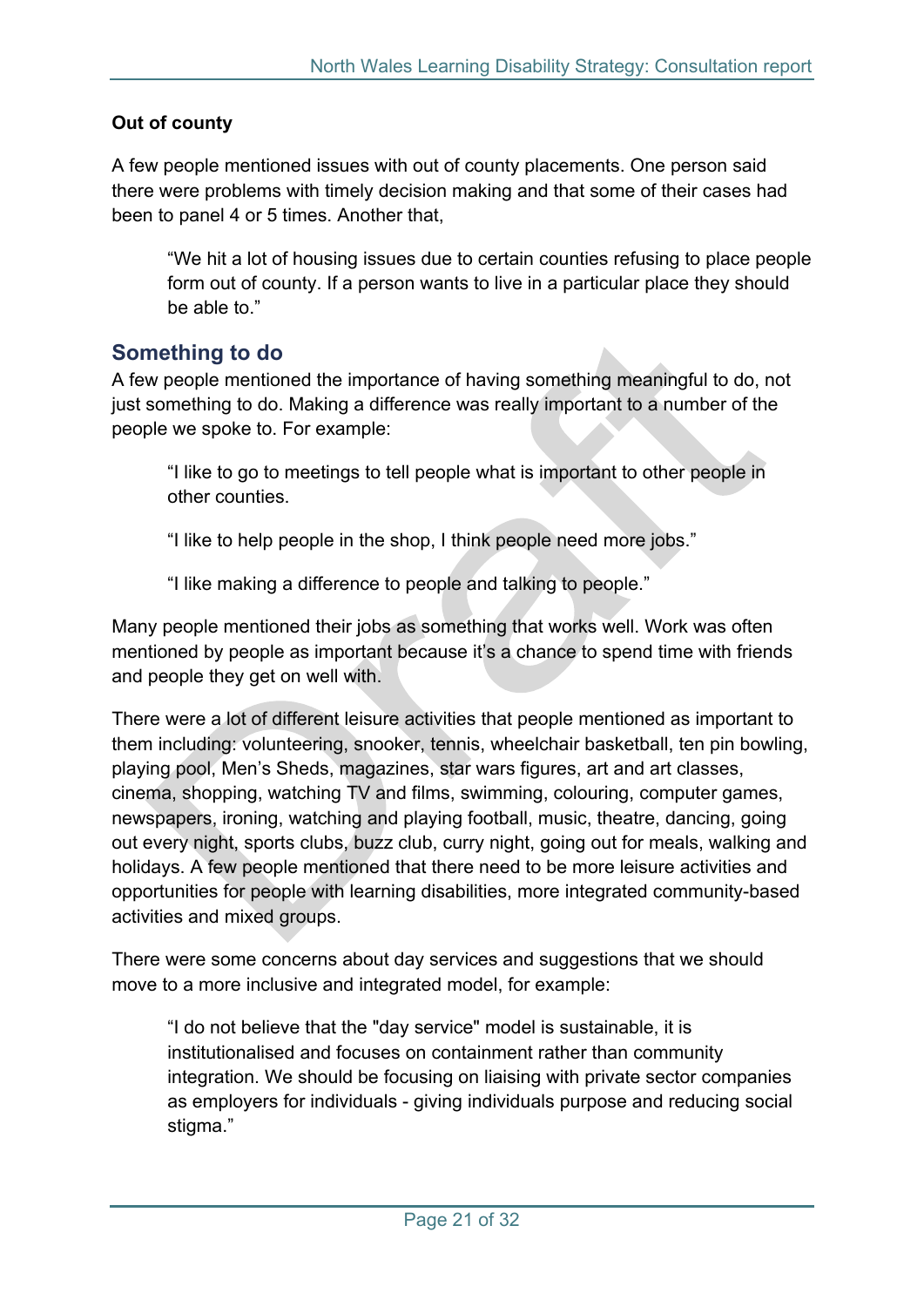"Why do we still have day centres where people sit around drawing and painting when they could be integrated into society as a positive member of the community?"

"More access to supported employment and movement from that to paid employment."

There were other concerns about a lack of jobs and suitable activities, for example:

"I think I'm going to struggle to find work when [work placement] closes."

Some suggestions included:

"Leading by example, coming from both Health and Social Services by employing people with learning disabilities".

"More collaboration with Disability Advisers in Jobcentre as we have access to the benefits of the people who access all our services and as a requirement to receive benefits we have an obligation to meet the carers and the people with health conditions and disabilities (where possible of course) to ensure they are informed of their rights and provision available to them."

### **Children, young people and families**

People spoke about the importance of disabled children attending sessions with their friends and including children in existing local groups in the community such as leisure centres or theatres. Need to encourage local groups to support children with learning disabilities and understand that not every disabled child will need one to one support. Need a wider range of activities and also to better share information about the activities available.

### **Education**

A couple of people mentioned issues with the process of statementing, requesting a statement and delays. One person said we needed to review residential schools to see if we are "getting value for money, appropriate support and quality support". Another said that educational settings need to provide 'consistency, routine and structure'. And another that,

"I think everyone with a need should have access to laptops in school as a given extended time automatically for exams and if a one to one support is recommended by professionals then it should be implanted without question by the place of learning."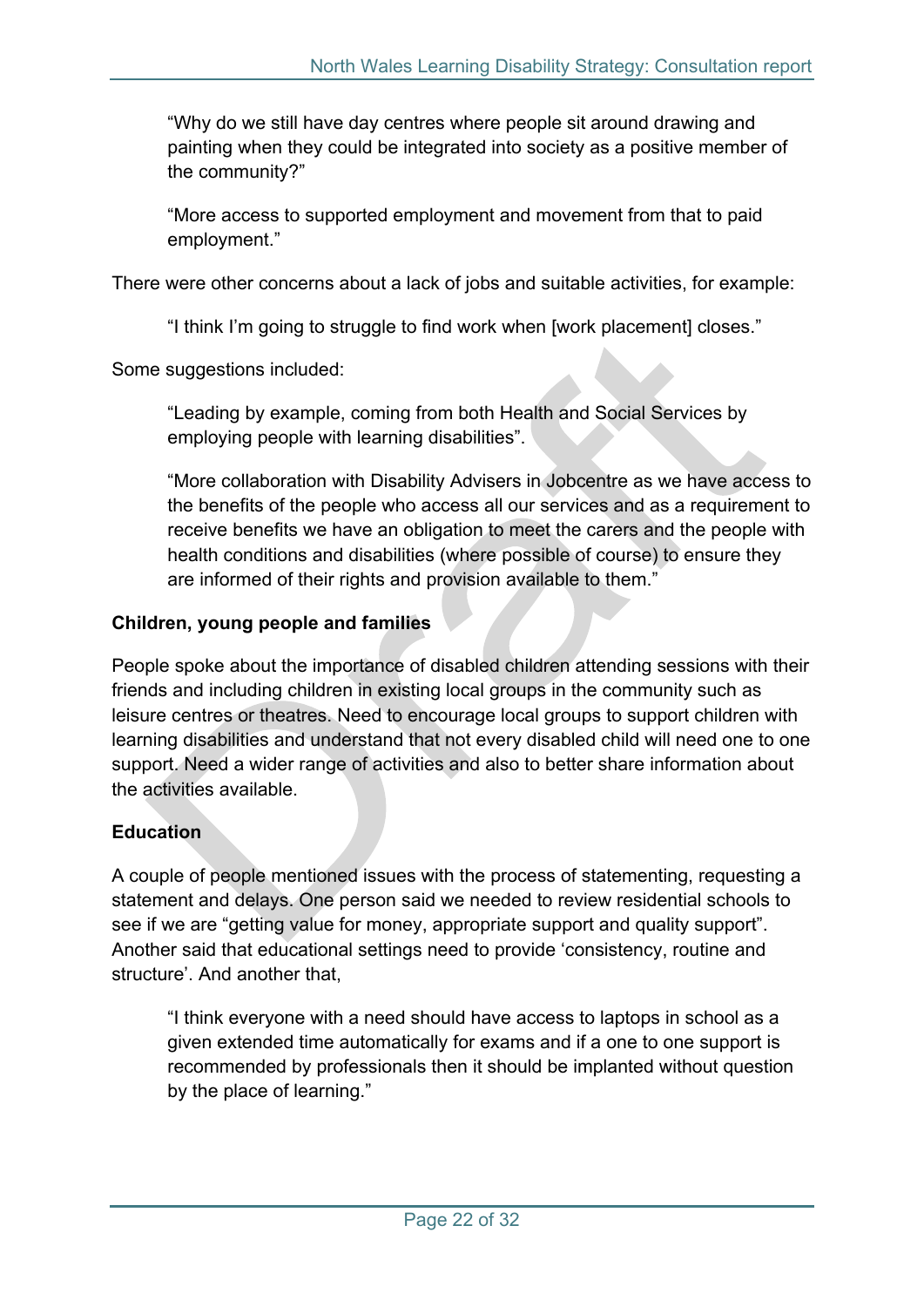### <span id="page-22-0"></span>**Friends, family and relationships**

Many people said that friends, family and relationships were important to them. People also talked about good relationships with staff and work colleagues. A few people also mentioned that having pets was important to them. For example,

"I think family is important, I live with an adult placement with other people and she is lovely and helps me a lot."

"My boyfriend is important to me"

When asked what needs to happen a few people mentioned being involved in the community and more support to access community activities as well as meeting friends and partners. For example,

"I would like a relationship, to get married and live with my husband"

"People need to be supported to maintain and develop relationships with friends and partners in a way that puts their own interests first and not the needs of their parents/carers and support workers first."

"We live in an area where more can be done to access the outdoors we need more accessibility to outside organisations and with this I believe people with learning disabilities will gain trust friendships"

"More support for friendships and relationships - why can't someone pop in to a friend's shared house for a coffee? Why do they always have to do things with the people they live with?"

"Individuals should be encouraged to work based on their ability. They need to be empowered by friends and family to become citizens within their own community."

### <span id="page-22-1"></span>**Being safe**

People commented on the importance of safeguarding vulnerable people so that they can feel safe when accessing their communities. This includes treating people with respect so they don't feel looked down on. One suggestion was having more police on the beat so that they can get to know their community and community members can get to know them. Another person said that more help is needed for people when they get teased for having a disability, they said "me and my girlfriend used to get teased a lot but now we just ignore them".

### <span id="page-22-2"></span>**Being healthy**

People highlighted the need to look at the mental health needs as well as the physical health needs of people with learning disabilities and the need to reduce stigma around mental health. A few people commented that people may not think about mental health when they think of 'being healthy'.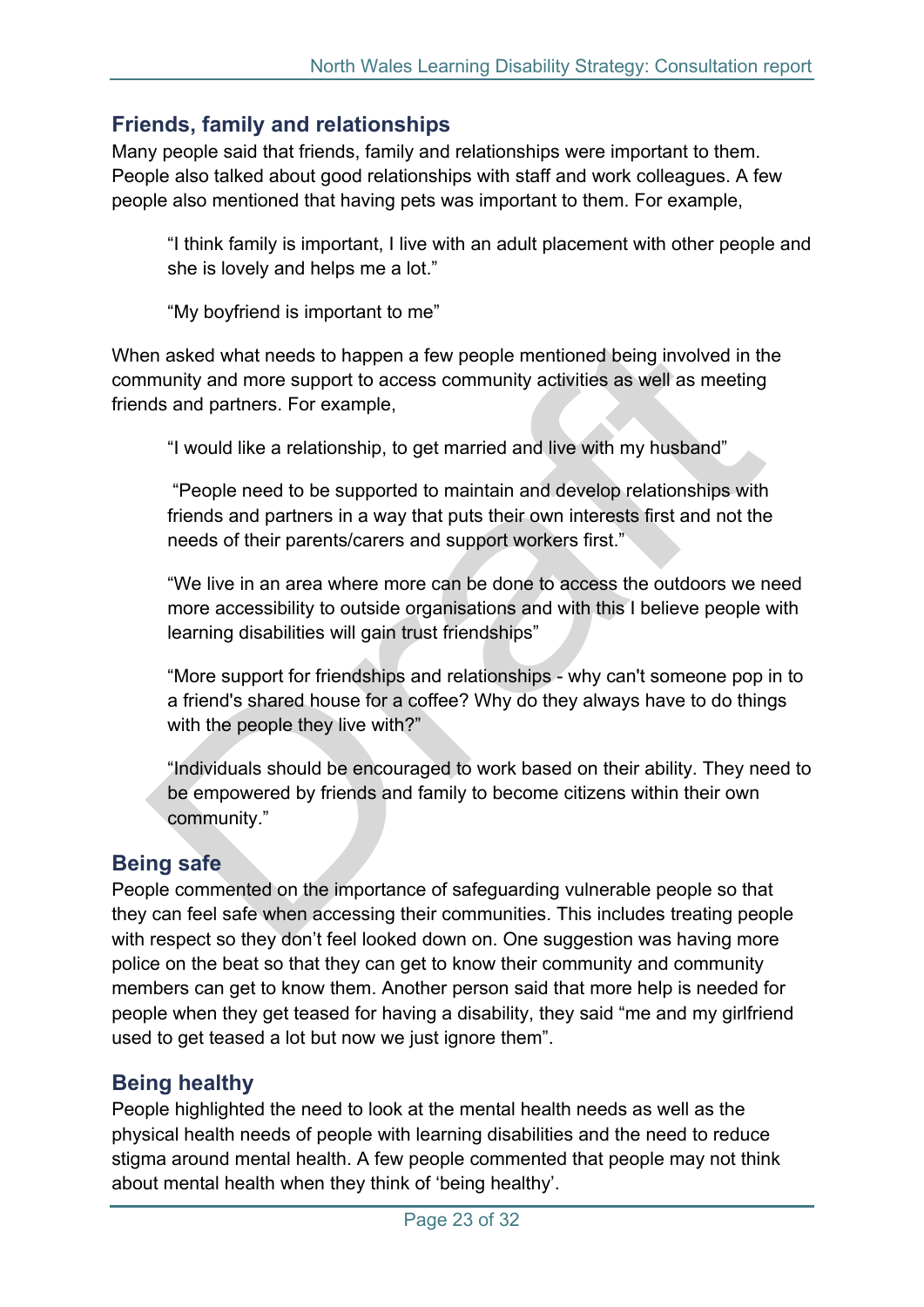Some people mentioned the need for improving support for people with learning disabilities in hospitals. For example,

"Improvement is needed in hospital settings when people with a learning disability are admitted onto general wards."

"Learning disability acute liaison nurses need to be available in hospitals at all times to support people. Not just Monday to Friday between the hours of 9am and 5pm. An effective system to flag people with learning disabilities who may need extra support/reasonable adjustments when they arrive at hospital needs to be introduced."

"Responsibility and awareness needs to be shifted into the community - in an ideal world, we wouldn't need learning disability nurses."

"Sometimes in our experience health professionals are excellent and are willing to work collaboratively with providers (who after all know the individuals we support best). I would single out GP practices, District Nurses and Ambulance staff here. However, hospital staff often seem too busy or just unwilling to take the time to listen and develop an understanding of how people communicate, what their general needs are, and how our staff can assist them in providing the best possible service."

One person highlighted the need to improve acute health services and highlighted the need to use the resources developed by the Paul Ridd foundation to improve care in hospitals.

One person mentioned the need for better communication between medical professionals, health visitors, midwife and patient and their family. Another mentioned the need for more consistency when young people move to adult services and gave the example of different CHC funding guidance. A few people mentioned difficulties accessing services and getting doctor's appointments, for example:

"I would like for hospital letters to be easier to read as they are complicated"

"Access to GP appointments – I have to ring at 8 o'clock in the morning for an appointment"

One person mentioned the need to improve services between acute services and community services, including the need for additional Occupational Therapists,

"The link between inpatient and community needs to be bridged better with more services in the community to aid in managing and support people to reduce placement break downs and to better care for people in placement and in their own homes."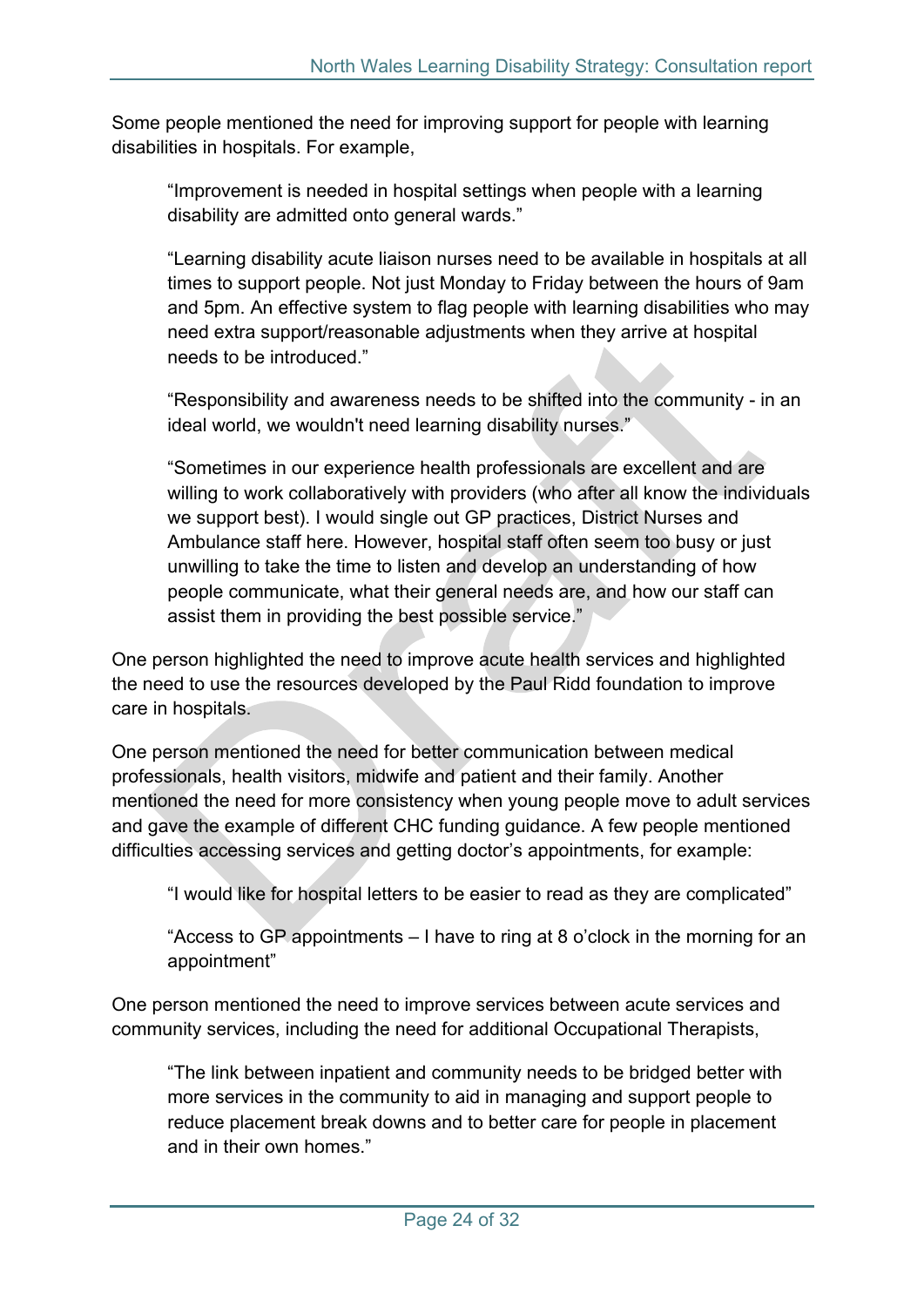Another person mentioned the need to be aware of sensory loss,

"Many, many people with a Learning Disability also have a sensory loss which is often overlooked, whether that be because of the tests that are performed or because their carer simply misses the loss and puts issues with communication down to the Learning Disability. We need to ensure that more people are able to access the tests, making sure the tests are explained fully, and that carers are made aware of the signs of a sensory loss, and the prevalence within the Learning Disability Community."

#### **Children, young people and families**

People commented that access to mental health needed to be quicker for children with learning disabilities and also more support for their parents.

### <span id="page-24-0"></span>**The right support**

People highlighted the importance of having the right support with changes in life and transition but also said that this theme needs to cover more than that. This includes supporting people to be independent, to have choices, good communication and being treated well by support workers. One person reiterated a point from the 'Going Forward Together' Event that a key principle is 'delivering the right care at the right time by the right people'.

Good support was often mentioned as something that works well for people. A few people mentioned how important it was to be independent, have choices about the support they receive and have the right amount of support.

"If I could choose my hours to have support so I can have a social life"

"Would be better if we had more support workers so we could do more and gain more independence."

"[it's important to me] to make my own decisions, to be treated as an individual, to live independently as long as possible"

People talked about the importance of people being nice to each other, being treated with respect and also being supported by people that they know and work well with. Example of where this isn't working well include:

"[Support worker] is a nice man but doesn't work well for me."

"I'm not happy with my support workers I don't like them being rude."

Good communication and team work and helping each other were also very important to people. For example,

"listen, teamwork, explain things clearer"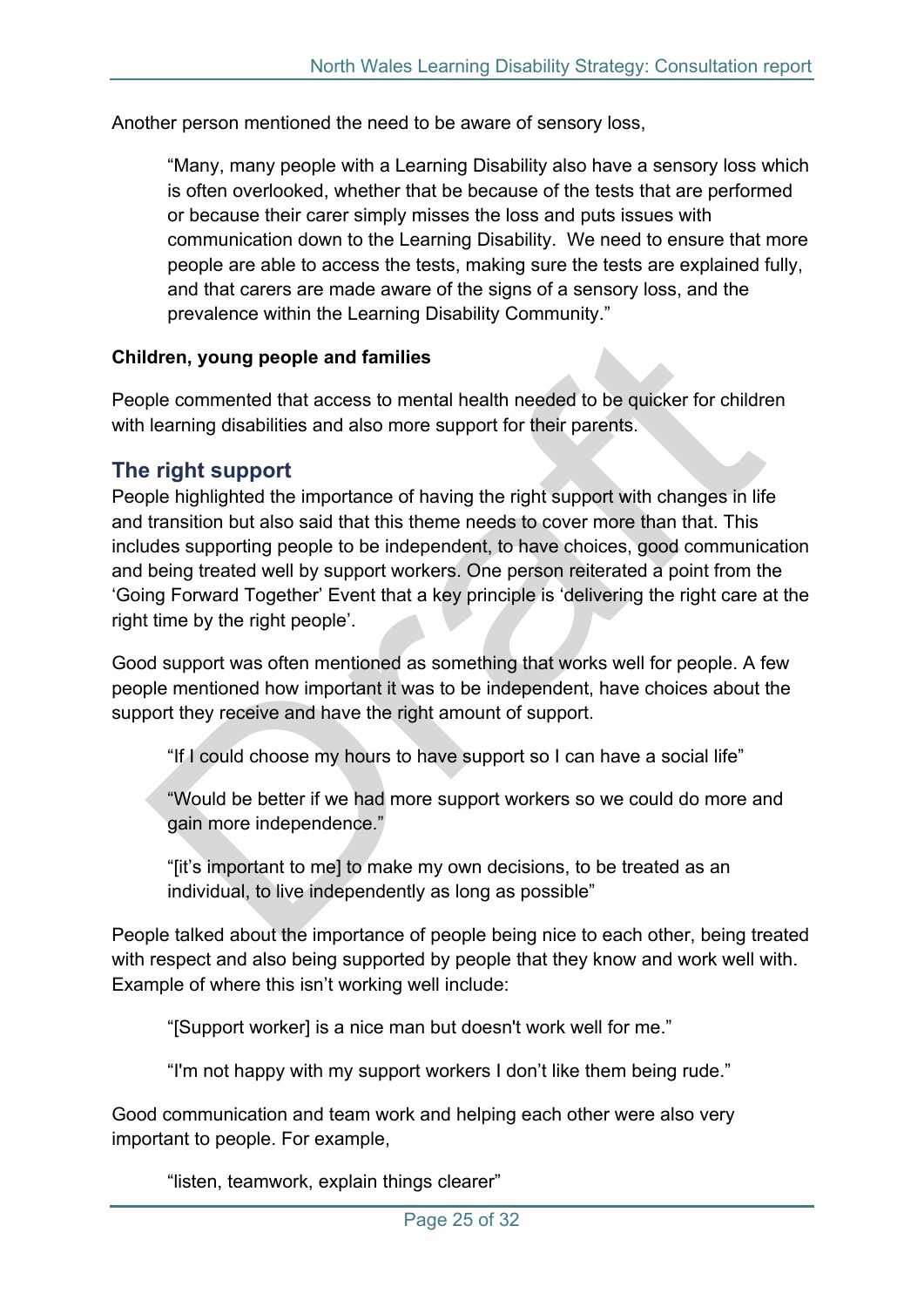"We also need to ensure that the communication needs of people are met at all times, and that parents and/or carers are not the sole people able to assist with communication."

One person mentioned the importance of helping people to understand what the right support is, for example:

"Do people have choices in their support in order to differentiate between good and less good?"

There were ideas about how to improve the support available, including:

"We need to look at how resources can be better utilised, for example, transportation to events and staffing ratios."

"Providers need to liaise with each other, get together, re-unite individuals."

"Thinking outside the box and even working with staff from another shared house to enable people to do something they would otherwise not be able to do."

"We need more services for these high-end individuals to prevent them from having to go out of county/ a long way from home for support, as often the families want to support them within their homes and in the community but feel unable to due to without increased support and without feeling more able to integrate in the community".

"We also inform groups of holiday dates and he is always offered a service within the time frame that it can't be utilised, and are never offered a last minute cancellation, when we have asked. Kids don't show up and there is no consequence for those parents. Aware can be for health reasons, but if the LA is paying for a service for 10 kids and only 5 show, call parents and see if they are local. Even an hour can save a parent's sanity."

"A "state of the art safe house" facility, NOT a hospital, in times of crisis or emergency for people on the spectrum. A place where they feel supported and understood, NOT a place where they feel they are being punished for some unknown crime."

"Good support that is known and trusted by the individual that can help them to grow by teaching some basic skills towards greater independence. This involves the service member being there from the interview stage and selecting the appropriate candidate. It also means consistency whereby the support is not chopped and changed to suit the providing agency. By consistency it allows the individuals chance to build a trusting relationship which is important for the well-being of the individual."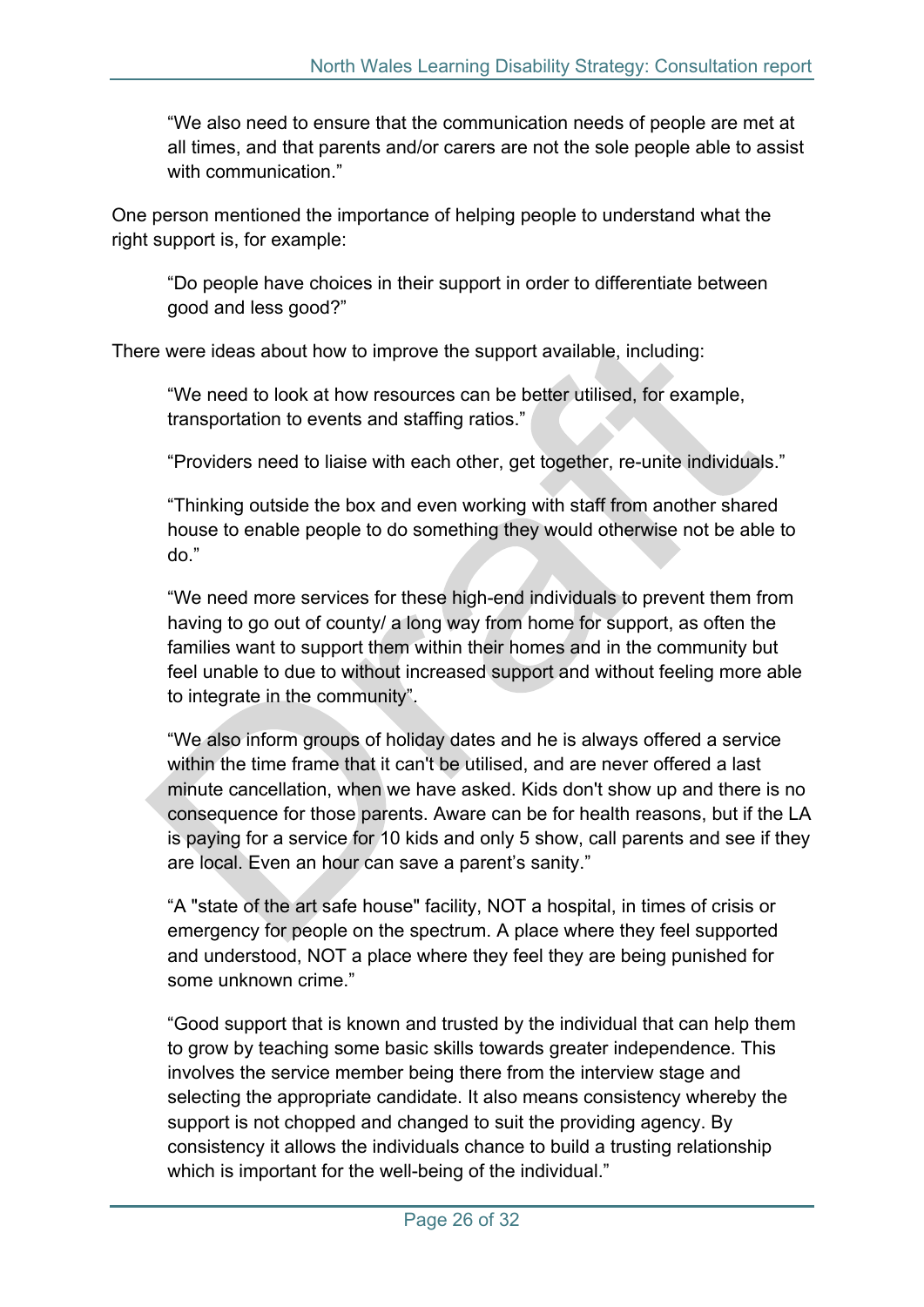There were also concerns about people who may not be eligible for services or who fall between services eligibility criteria, for example, between learning disability services and mental health.

"Some individuals do not meet the 'formal' threshold for services and can potentially miss out on receiving assessment and services if their IQ is deemed not to identify them as having a learning disability."

### **Children, young people and families**

Parents mentioned challenges around waiting for assessments, the time taken and needing to wait for a certain age for an assessment. Parents also said they needed better support and understanding from professionals while waiting for an assessment. For example "not try to blame the parents about their child's behaviour while waiting for an assessment… they sent me on parenting courses and making me believe it was all my fault".

For parents with a learning disability, one person said that it's important that they get to have their say too.

Suggestions for improving services included:

"We need more services that are going to support children and their families with complex needs and there needs to be more understanding of what other areas can provide and look at replicating that in the local area"

### **Support budgets, direct payments and person-centred support**

These were mentioned as working well by a few people who took part in the survey, for example,

"Direct payments present an opportunity for people on the margins of society to take back control of the support they need and exercise genuine choice over the life decisions that the majority of us take for granted. Some people are benefitting from these opportunities and in turn, are shaping the types of support that they need."

There were also some concerns about Direct Payments including comments that people need much more support to use them and difficulties finding a direct payment worker. One person gave an example of the difficulties they had had with direct payments:

"Son currently gets Direct Payments and we employ his PSAs ourselves. We have been doing this for 3 years. We had no support from Social Services apart from the DP Support provided by [name of provider]. This support was inadequate. Running and managing a service for my son is akin to running a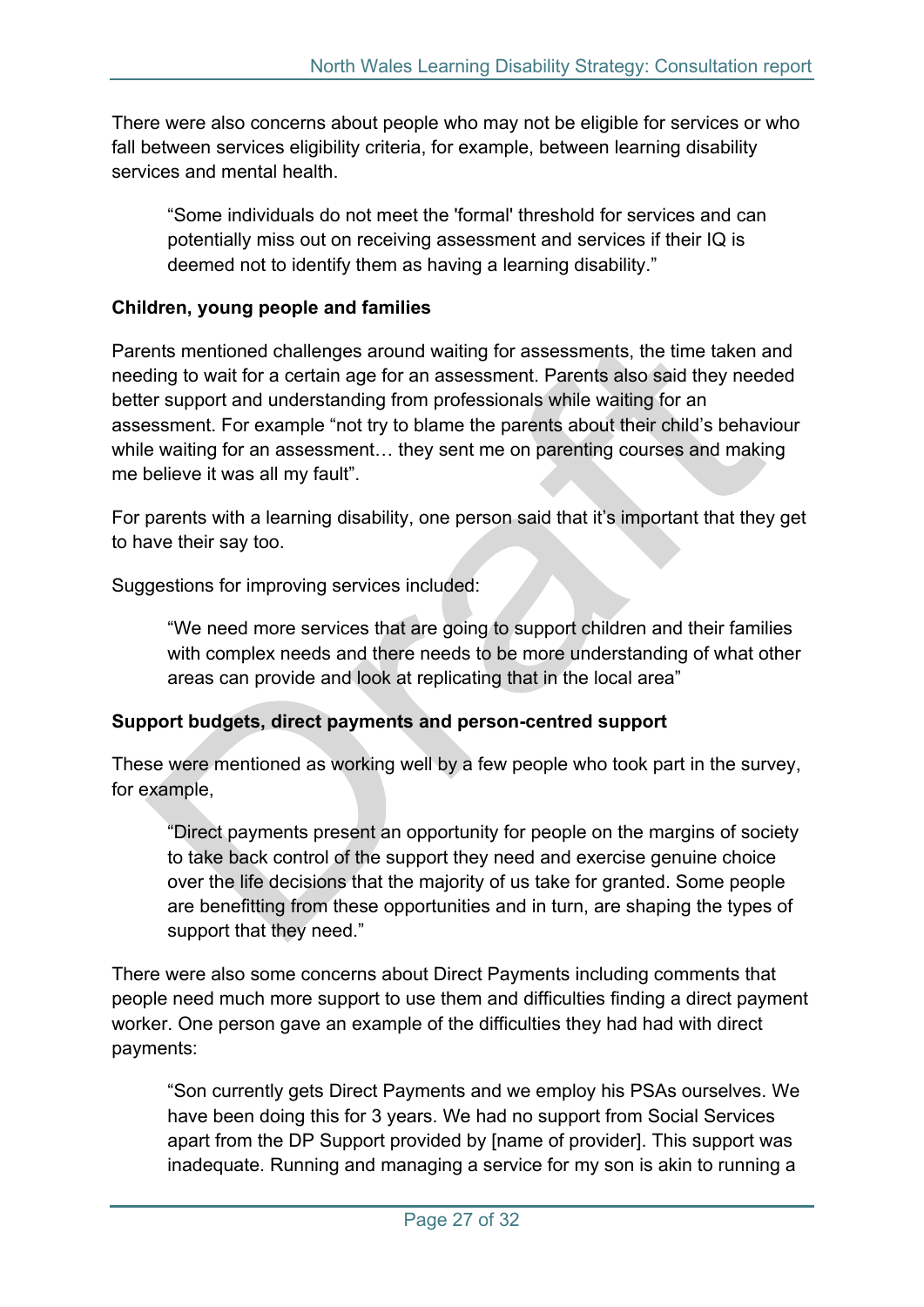small care company. There was too much work and too many responsibilities. So we decided to give up last July and asked for extra funding to buy in a service from a Provider. Social Services agreed to this but more or less left it up to us to find the Provider and arrange a TUPE transfer. In the end there was only one Provider who could offer a service and we are still struggling with the TUPE transfer. So we have been struggling for 10 months with not enough staff because a part-time member of staff left and we were unable to replace her and the situation still is not resolved… People with severe learning disabilities and their families need a lot more support to use Direct Payments. The DP set-up also needs to be sustainable as parents will not be able to do all the management of staff themselves for ever. Maybe having an organisation (e.g. a co-operative) to be the employer would be better"

### **Support with changes in life and transition**

A few people mentioned the importance of good transition from children's to adults' services. Comments included:

"More consistency across health services when young people move to adult services e.g. CHC funding guidance is different"

"Looking at the needs as a whole of the children growing up within mainstream and special schools before they enter adult services should be a priority to assist with the needs and services for the future, adult services can then develop their services according to the needs locally."

A few people mentioned the needs of older carers and supporting people to be ready for changes, for example,

"Important to discuss realistic future care plans with carers for their loved ones sooner rather than later."

"Earlier planning and interventions required, but also creativity around service provision in order for people to continue to live in what are often loving environments - shared care, downsizing accommodation, extra care where the parent and person can continue to live together with their differing and changing needs and outcomes being well accounted for."

### <span id="page-27-0"></span>**Conclusion**

Overall the vast majority of people consulted were supportive of the themes. Based on the feedback received we have amended them to clarify what we mean by 'right support', add 'family' to the 'friends and relationships' theme, change 'something to do' to 'something meaningful to do', include a separate 'early years' theme and make sure that a lifespan approach and the needs of people with profound and multiple learning disabilities are included throughout the strategy. The other findings and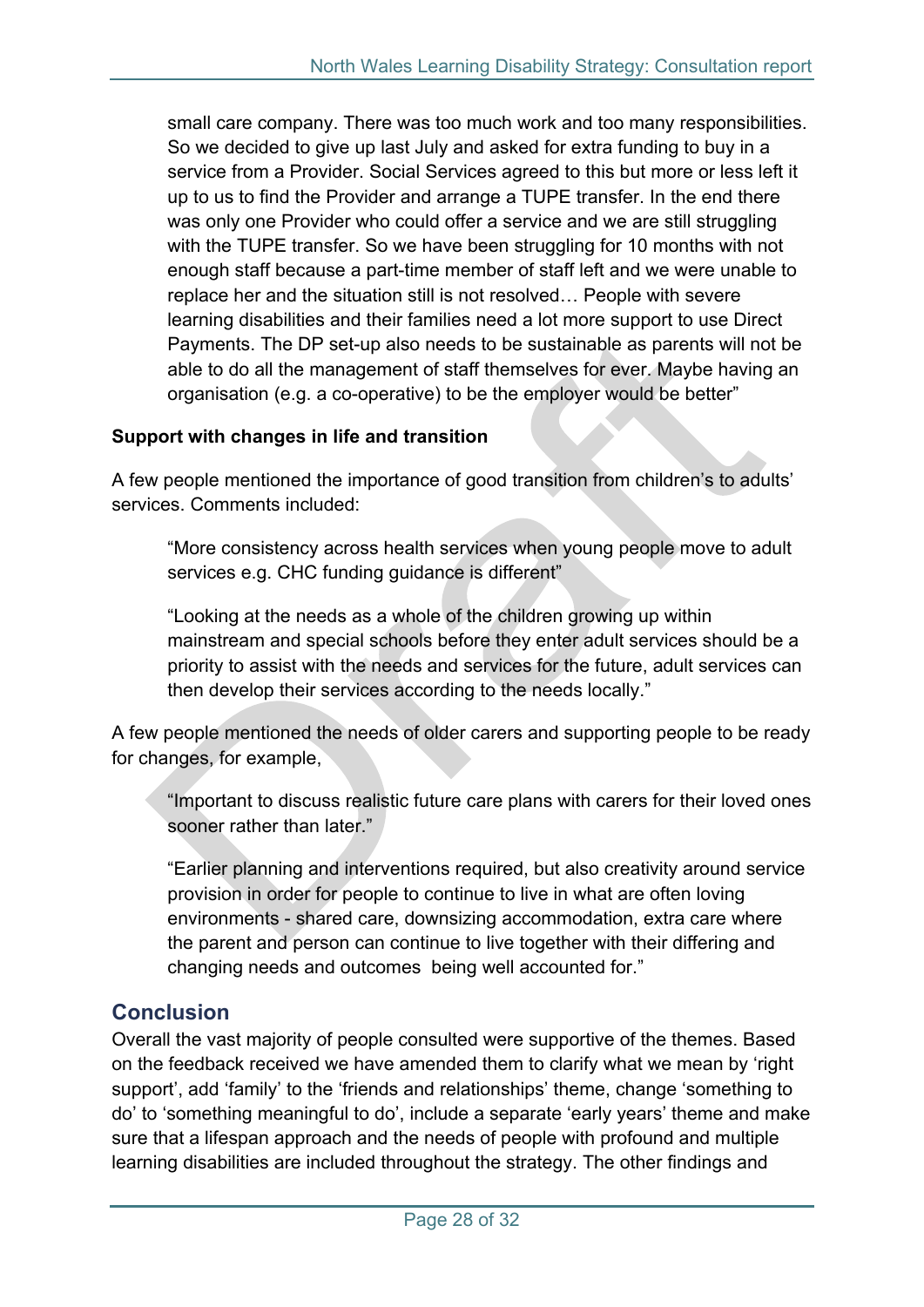ideas for improving support will be incorporated into the strategy and action plans. This report will also be made publically available so that the details can be used to inform other work.

### <span id="page-28-0"></span>'Going Forward Together' Event

The event was an initial staff/partner engagement session on 'Developing our Learning Disability Strategy' that took place on 17 January 2017 involving 28 staff from across BCUHB and the six local authorities. The event was facilitated by BCUHB to inform the development of this strategy. The discussions looked at current strengths and challenges and what needed to change.

The event identified the following key themes for the development of a strategy:

- Joint working through a shared vision/shared values
- Service user and co-production
- Leadership, governance and accountability
- Commissioning
- Staffing (including links to North Wales Workforce Development Strategy)
- Staff involvement in the development of the strategy

The guiding principles discussed were:

- Shared responsibility to implement the legislation.
- Person first, learning disability second.
- Right support at the right time to the right people in the right place.
- No-one to experience delays in support due to disagreements between services. Shared responsibility to 'fix it'.

The key observations and actions were:

- The staff that attended understood the need to work together to build a robust strategy for learning disabilities – they all contributed to the whole event with very few delegates having to leave early.
- The overall consensus was that a shared vision and values would need to be developed to underpin the strategy. This work commenced during the session but would be further enhanced
- The core capabilities of the Learning Disabilities service was not as easy to describe by the delegates and therefore some further analysis/discussion would lead to a better understanding of the current state.
- It was acknowledged that this was a starting point and further continuous engagement would be required in order to develop the Learning Disability Strategy for North Wales.
- Involving people with lived experience was agreed as a critical next step.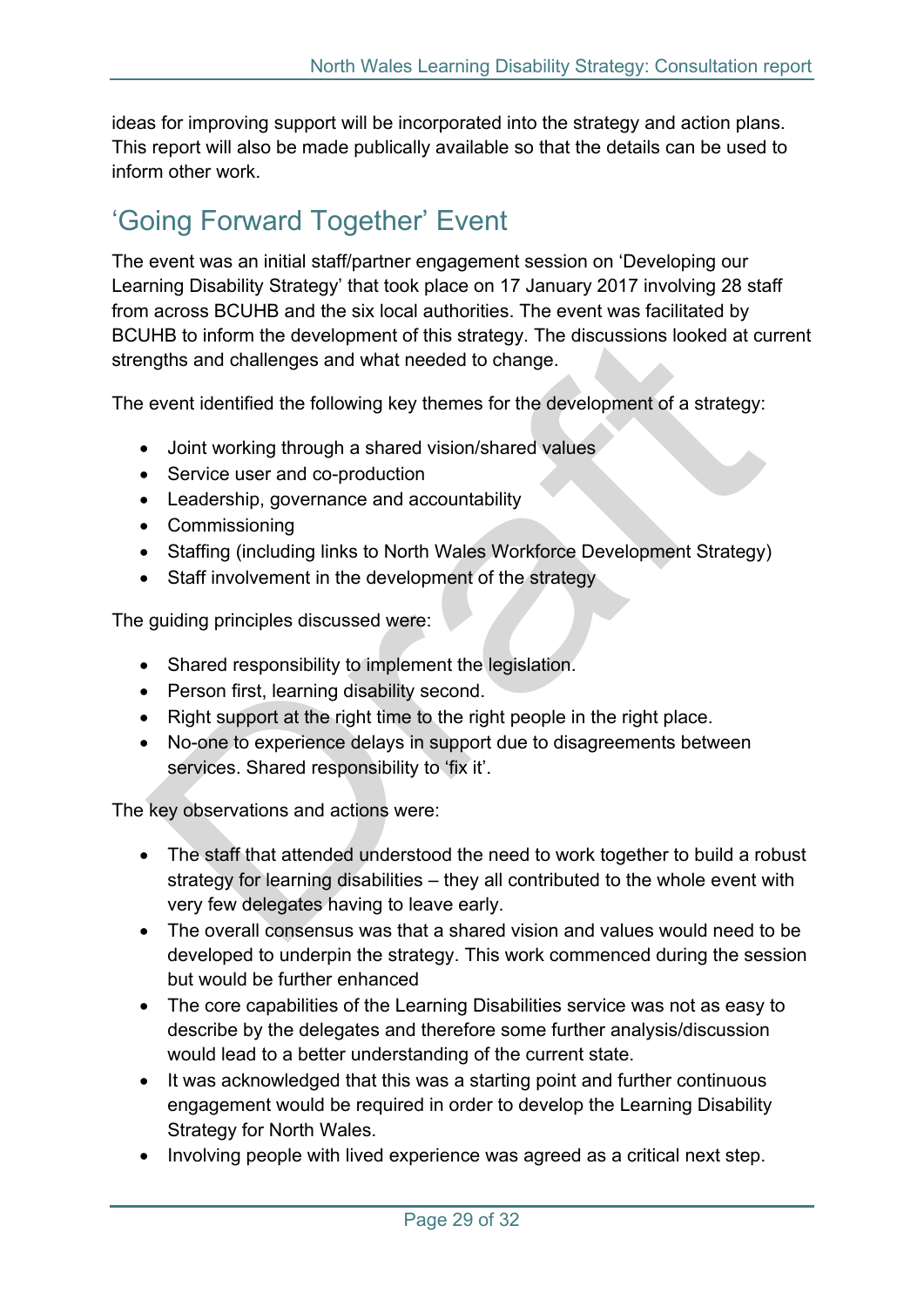- Programme of work to be developed following the lessons learnt from the Mental Health strategy development.
- Agreement that the LD Partnership Group was key but work was required on Terms of reference and membership.

### <span id="page-29-0"></span>Provider forum

The first North Wales provider forum was held on 9 April 2018 and around 60 people attended from across the region. The full report is available at [https://www.northwalescollaborative.wales/learning-disability-provider-forum-9-april-](https://www.northwalescollaborative.wales/learning-disability-provider-forum-9-april-2018-event-feedback/)[2018-event-feedback/](https://www.northwalescollaborative.wales/learning-disability-provider-forum-9-april-2018-event-feedback/).

Based on the feedback from the day the themes for the strategy were updated before they went out to wider consultation. Other findings included more detailed definitions of the themes, principles and values (including Welsh language and culture, advocacy and self-advocacy) and the barriers faced (including transport issues). There was discussion about the wide range of people who needed to be involved in the development of the strategy which informed the project's communication and consultation promotion plans.

### <span id="page-29-1"></span>Staff engagement event

The local authority and health staff event was held on 18 July 2018 and over 100 people attended from across the region. The full report is available at: [https://www.northwalescollaborative.wales/learning-disability-strategy-local-authority](https://www.northwalescollaborative.wales/learning-disability-strategy-local-authority-and-health-staff-event/)[and-health-staff-event/](https://www.northwalescollaborative.wales/learning-disability-strategy-local-authority-and-health-staff-event/)

### <span id="page-29-2"></span>**Event findings**

The event provided more information about what needed to be included under each of the strategy themes as well as ideas for actions under each theme. Overall findings were:

- Make sure we include people with profound and multiple learning disabilities in the strategy – consider a 'sub-strategy' focussing on this group. Also include people currently living in a 'hospital environment' and people who need support due to pre-offending behaviour or offending behaviour.
- Continue to promote and develop Dewis [Cymru](https://www.dewis.wales/) as a source of information about the services and support available in local communities.

The event highlighted importance of:

 Working together, joint commissioning and planning, pooling resources and sharing skills and good practice across North Wales. Shared responsibility and addressing of shortfalls when things change.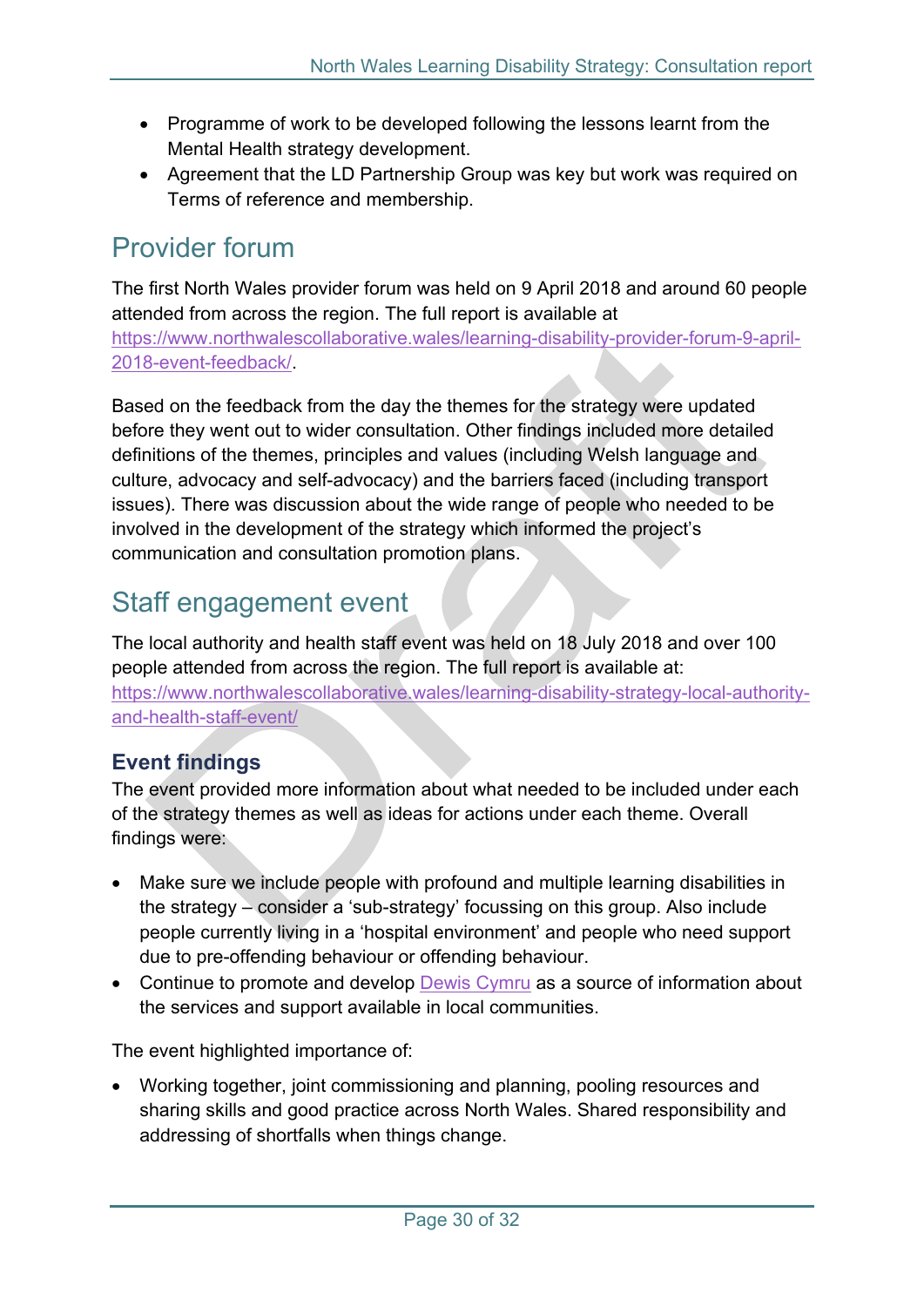- Culture change raising awareness and building friendships and relationships within an inclusive community to make the most of the assets, resources and skills available.
- Taking a person-centred approach.
- Workforce development. Suggestions included a clear pen portrait / skills for staff providing support and training for the wider workforce, including GPs and healthcare assistants, about reasonable adjustments and preventative measures.
- Making links between the different themes, for example, having the right support is key to good outcomes in all of the themes and all the themes contribute to good health.